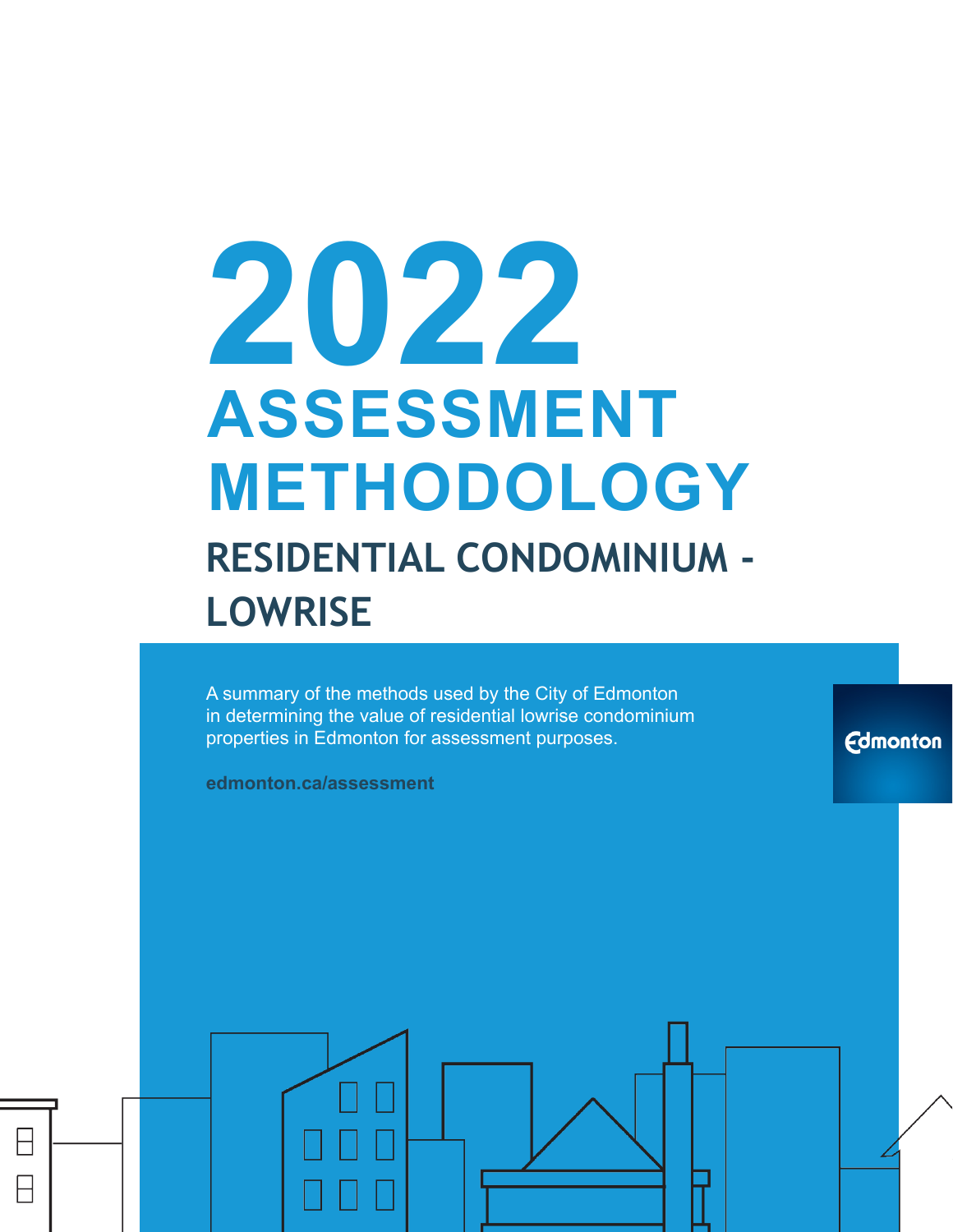# **Table of Contents**

| <b>Scope</b>                                                                                                                                                                                                                                    | $\overline{2}$                                      |
|-------------------------------------------------------------------------------------------------------------------------------------------------------------------------------------------------------------------------------------------------|-----------------------------------------------------|
| <b>Introduction</b>                                                                                                                                                                                                                             | $\overline{2}$                                      |
| <b>Mass Appraisal</b><br><b>Valuation Model</b>                                                                                                                                                                                                 | 4<br>6                                              |
| <b>Property Groups</b>                                                                                                                                                                                                                          | 6                                                   |
| <b>Approaches to Value</b><br><b>Direct Comparison Approach</b><br>Zoning<br>Lowrise Condominium Complexes<br><b>Lowrise Condominium Units</b><br><b>Accessory Condominium Units</b><br><b>Variables</b><br>Lowrise Condominium Unit attributes | 7<br>$\overline{7}$<br>8<br>8<br>8<br>9<br>12<br>13 |
| <b>Building attributes</b><br>Site attributes                                                                                                                                                                                                   | 16<br>17                                            |
| <b>Accessory condominium units</b>                                                                                                                                                                                                              | 17                                                  |
| <b>Adjustments</b>                                                                                                                                                                                                                              | 18                                                  |
| <b>Methods to Adjust Comparables</b><br><b>Quantitative Adjustments</b><br><b>Qualitative Analysis</b>                                                                                                                                          | 20<br>20<br>21                                      |
| <b>References</b>                                                                                                                                                                                                                               | 22                                                  |
| <b>Appendix</b><br>Zone Chart: Residential Condominiums<br><b>Measure Conversion Chart</b><br><b>Time Adjustment Factors</b>                                                                                                                    | 23<br>23<br>23<br>24                                |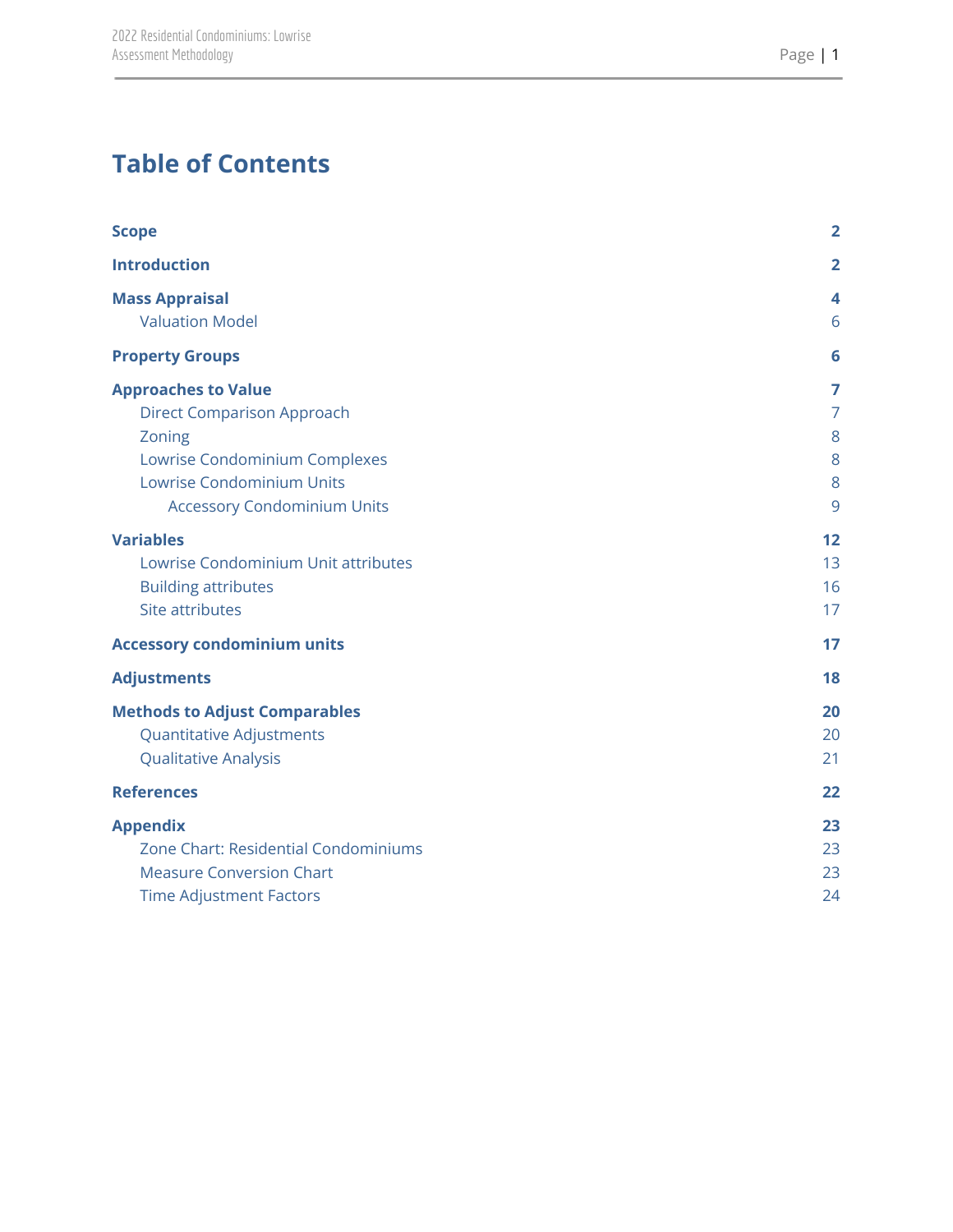### <span id="page-2-0"></span>**Scope**

This guide explains how residential condominium properties are valued for assessment purposes. The guide is intended as a tool and compliments the assessor's judgment in the valuation process.

# <span id="page-2-1"></span>**Introduction**

Property assessments in the City of Edmonton are prepared in accordance with the requirements of the *Municipal Government Act*, R.S.A. 2000, c. M-26 (hereinafter "MGA") and the *Matters Relating to Assessment and Taxation Regulation, 2018*, Alta Reg 203/17, (hereinafter "*MRAT*"). The *MRAT* regulation establishes the valuation standard to be used, defines the procedures to be applied, and proposes objectives for the quality to be achieved in the preparation of assessments. The legislation requires the municipality to prepare assessments that represent market value by application of the mass appraisal process. All assessments are expected to meet quality standards prescribed by the province in the MRAT regulation.

Property assessments represent:

- an estimate of the value;
- of the fee simple estate in the property;
- as the property existed on December 31, 2021;
- reflecting typical market conditions;
- as if the property had been sold on July 1, 2021;
- on the open market;
- from a willing seller to a willing buyer.

The assessment is a prediction of the value that would result when those specific, defined conditions are met.

The legislation requires the City of Edmonton to assess the fee simple estate.

"Fee simple interest [is] absolute ownership unencumbered by any other interest or estate… leased fee interest [is] the ownership interest held by the lessor, which includes the right to the contract rent specified in the lease plus the reversionary right when the lease expires… leasehold interest [is] the interest held by the lessee (the tenant or renter) through a lease conveying the rights of use and occupancy for a stated term under certain conditions." *Appraisal Institute of Canada, The Appraisal of Real Estate Third Canadian Edition,*

*Vancouver, Canada, 2010, page 6.4*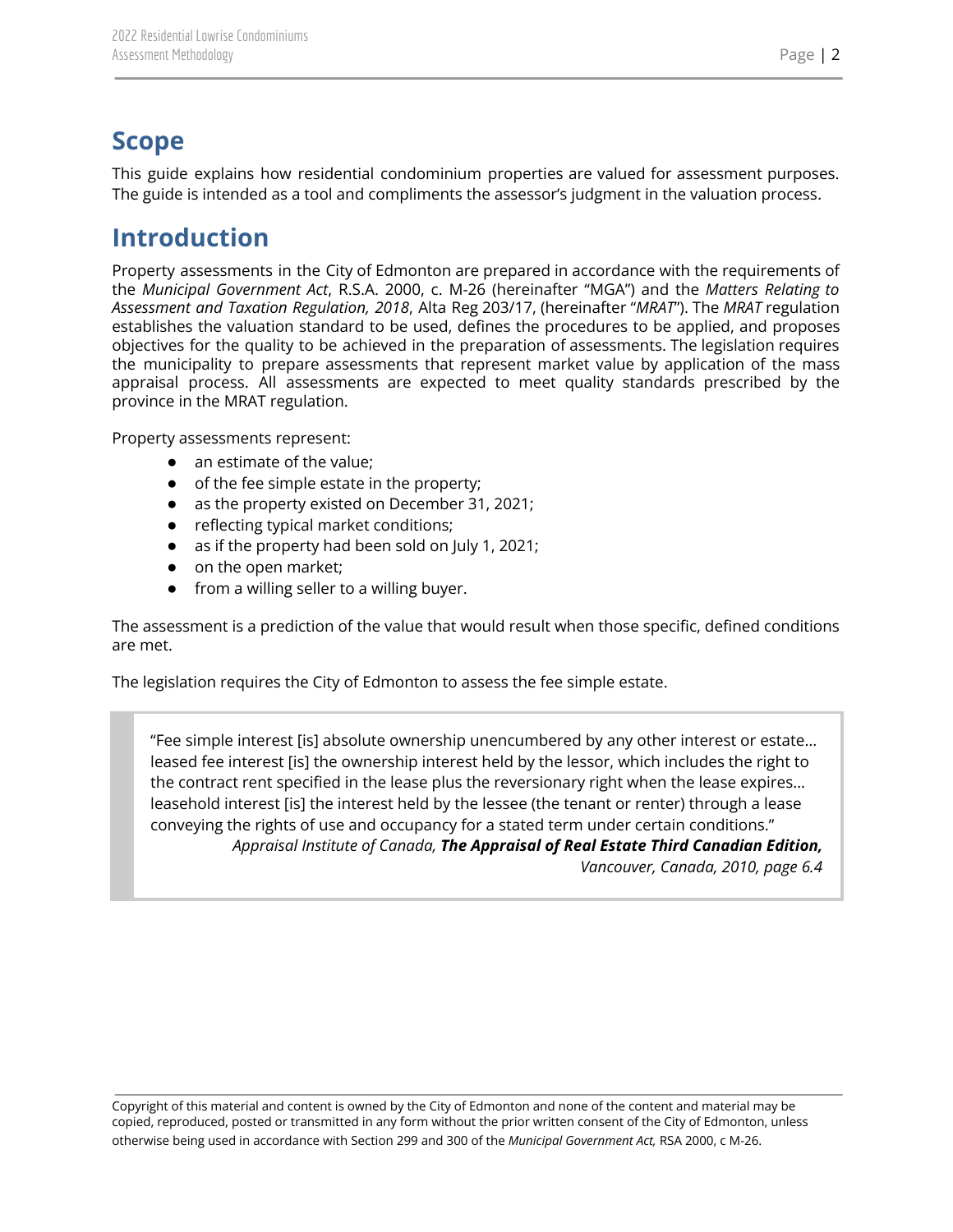Both *market value* and *property,* along with additional terms are defined in the *MGA* and *MRAT* :

|       | s.284(1)(r) " $proper$ y means<br>(i) a parcel of land<br>(ii) an improvement, or<br>(iii) a parcel of land and the improvements to it                                                                                                                                        | MGA .s.284(1)(r)     |
|-------|-------------------------------------------------------------------------------------------------------------------------------------------------------------------------------------------------------------------------------------------------------------------------------|----------------------|
|       | s.1(k) "regulated property" means<br>(i) land in respect of which the valuation standard is agricultural use value,<br>(ii) designated industrial property, or<br>(iii) machinery and equipment                                                                               |                      |
|       |                                                                                                                                                                                                                                                                               | MRAT $s.1(k)$        |
|       | s.9(1) the <b>valuation standard</b> for the land and improvements is market value unless<br>subsection (2) applies                                                                                                                                                           |                      |
|       |                                                                                                                                                                                                                                                                               | MRAT S.9(1)          |
|       | s.1(1)(n) "market value" means the amount that a property, as defined in section 284(1)(r),<br>might be expected to realize if it is sold on the open market by a willing seller to a willing                                                                                 |                      |
| buyer |                                                                                                                                                                                                                                                                               | $MGA \simeq 1(1)(n)$ |
|       | s.5 An assessment of property based on market value<br>(a) must be prepared using mass appraisal,<br>(b) must be an estimate of the value of the fee simple estate in the property, and<br>(c) must reflect typical market conditions for properties similar to that property | MRAT <sub>s.5</sub>  |
|       | s.289(2) Each assessment must reflect<br>(a) the characteristics and physical condition of the property on December 31 of the<br>year prior to the year in which a tax is imposed                                                                                             | MGA s.289(2)(a)      |
|       | s.6 Any assessment prepared in accordance with the Act must be an estimate of the value of<br>a property on July 1 of the assessment year                                                                                                                                     | MRAT <sub>s.6</sub>  |
|       | s.1(g) "mass appraisal" means the process of preparing assessments for a group of<br>properties using standard methods and common data and allowing for statistical testing                                                                                                   | MRAT $s.1(g)$        |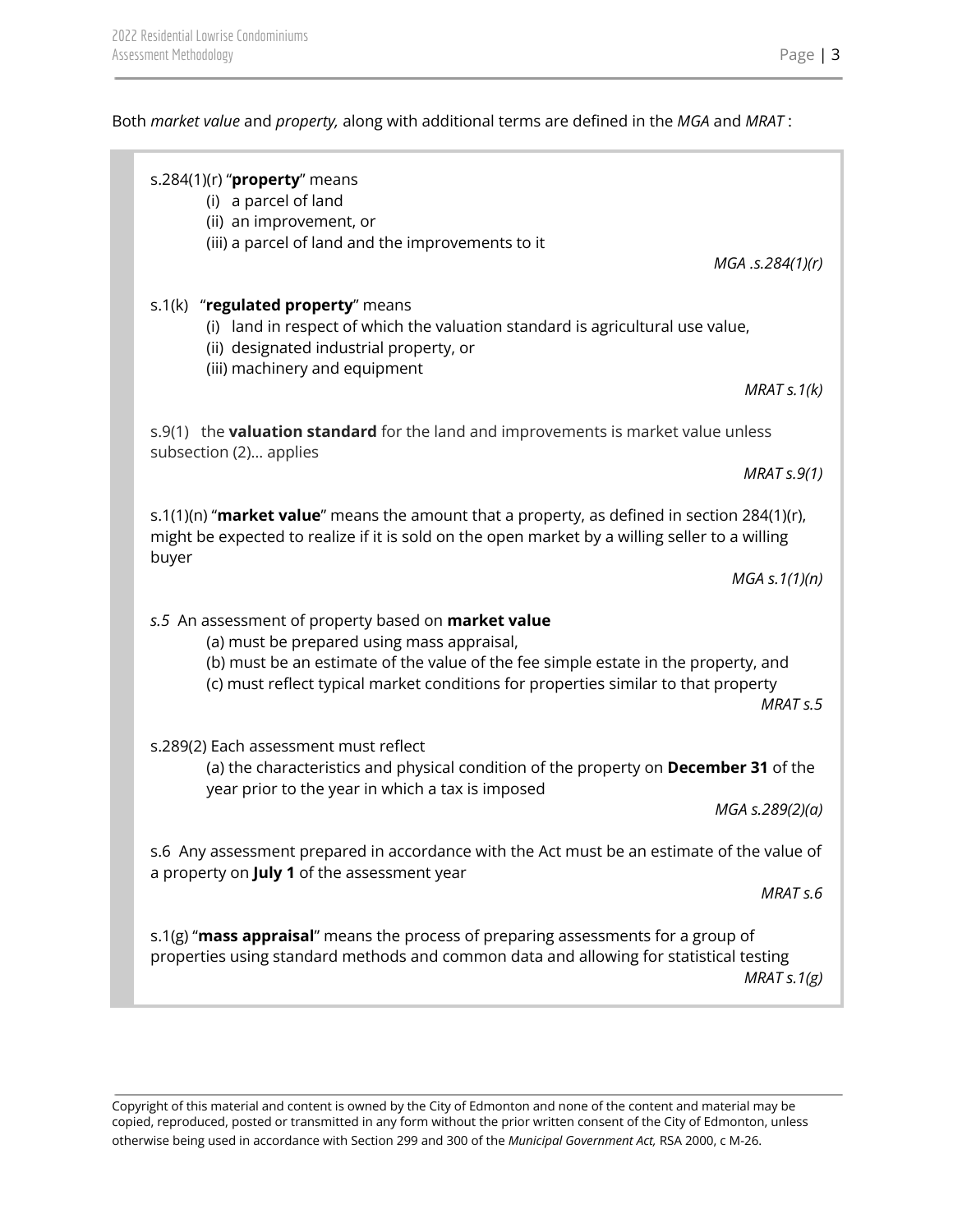# <span id="page-4-0"></span>**Mass Appraisal**

Mass appraisal is the legislated methodology used by the City of Edmonton for valuing individual properties, and involves the following process:

- properties are stratified into groups of comparable properties
- common property characteristics are identified for the properties in each group
- a uniform valuation model is created for each property group

31(c) **"valuation model"** means the representation of the relationship between property characteristics and their value in the real estate marketplace using a mass appraisal process

*MRAT s.31(c)*

The following two quotations indicate how the International Association of Assessing Officers distinguishes between mass appraisal and single-property appraisal:

"... single-property appraisal is the valuation of a particular property as of a given date: mass appraisal is the valuation of many properties as of a given date, using standard procedures and statistical testing."

"Also, mass appraisal requires standardized procedures across many properties. Thus, valuation models developed for mass appraisal purposes must represent supply and demand patterns for groups of properties rather than a single property."

*Property Appraisal and Assessment Administration, pg. 88-89*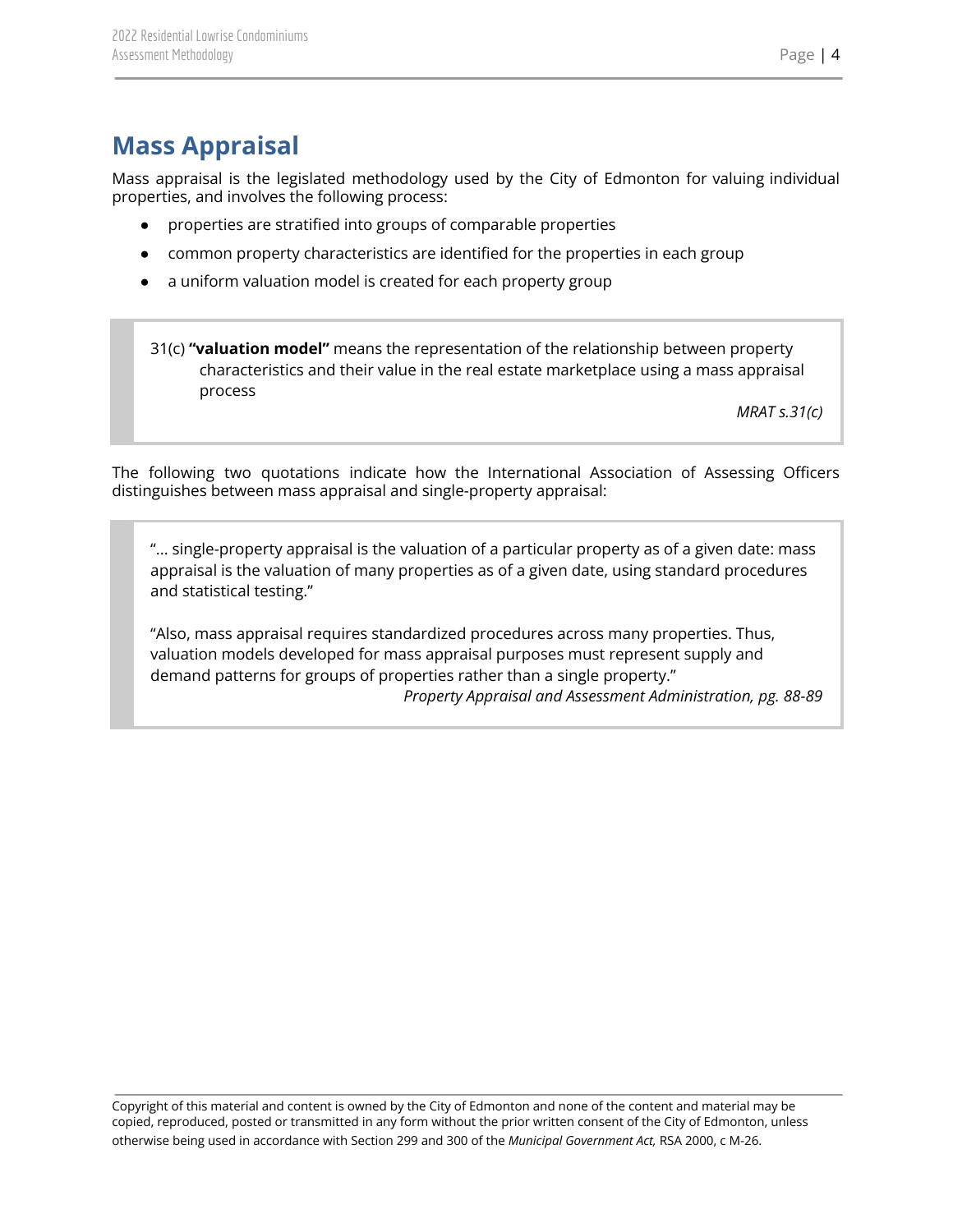For both mass appraisal and single-property appraisal, the process consists of the following stages:

|                                         | <b>Mass Appraisal</b>                                                                                                                 | <b>Single Appraisal</b>                                                                                                                                                    |
|-----------------------------------------|---------------------------------------------------------------------------------------------------------------------------------------|----------------------------------------------------------------------------------------------------------------------------------------------------------------------------|
| <b>Definition and</b><br><b>Purpose</b> | Mass appraisal is used to<br>determine the assessment<br>base for property taxation in<br>accordance with legislative<br>requirements | The client specifies the nature<br>of the value to be estimated,<br>this includes: rights to be<br>valued, effective date of<br>valuation, and any limiting<br>conditions. |
| <b>Data Collection</b>                  | Mass appraisal requires a<br>database of property<br>characteristics and market<br>information.                                       | The extent of data collection is<br>specific to each assignment<br>and depends on the nature of<br>the client's requirements.                                              |
| <b>Market Analysis</b>                  | Mass appraisal is predicated<br>on highest and best use.                                                                              | Market analysis includes the<br>analysis of highest and best<br>use                                                                                                        |
| <b>Valuation Model</b>                  | Valuation procedures are<br>predicated on groups of<br>comparable properties.                                                         | Subject property is the focus<br>of the valuation. The analysis<br>of comparable properties is<br>generally six or less                                                    |
| <b>Validation</b>                       | The testing of acceptable<br>analysis and objective criteria                                                                          | The reliability of the value<br>estimate is more subjective.<br>Acceptability can be judged by<br>the depth of research and<br>analysis of comparable sales                |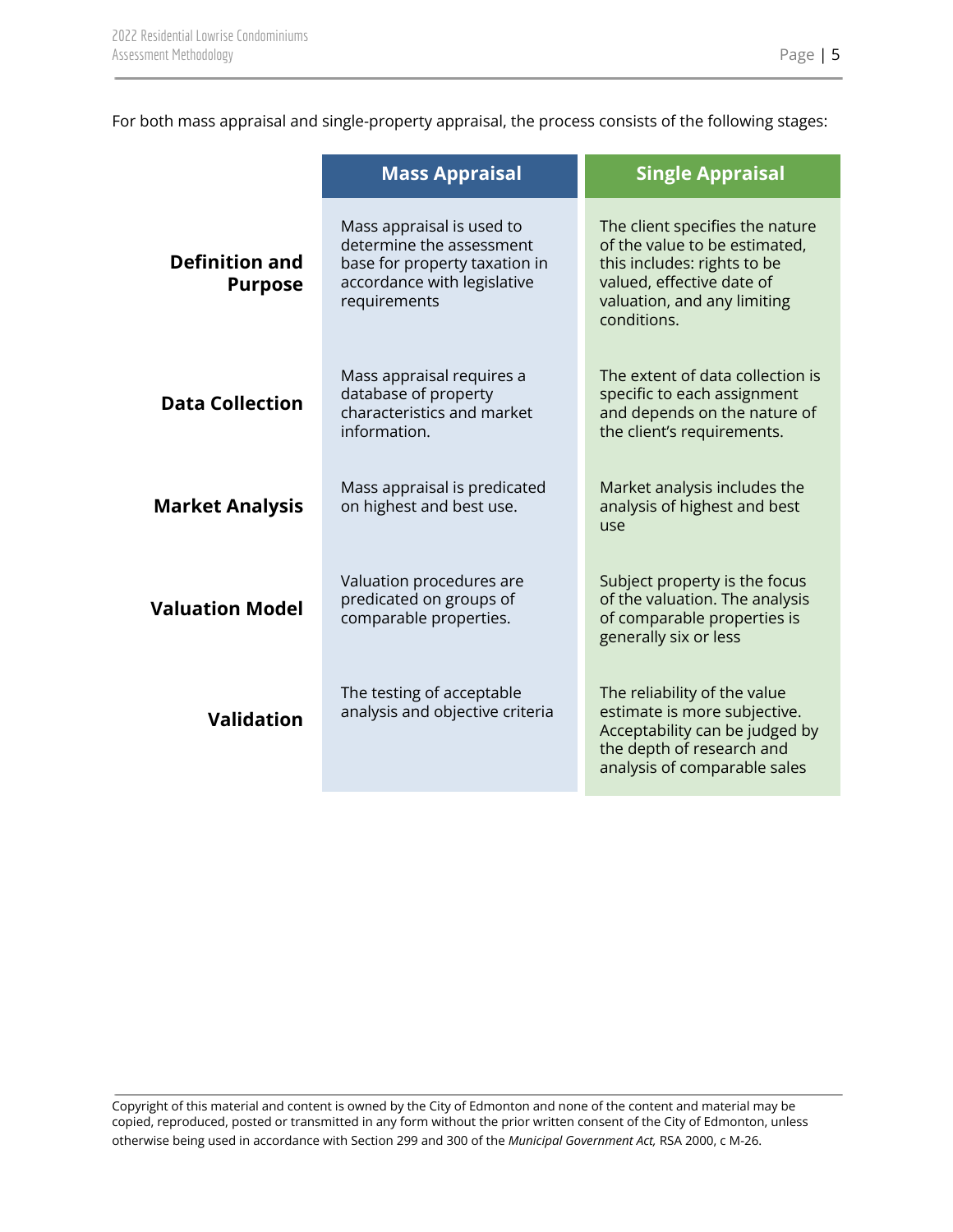# <span id="page-6-0"></span>Valuation Model

A valuation model creates an equation of variables, factors and coefficients that explains the relationship between estimated market value and property characteristics. An assessed value is then calculated by applying the appropriate valuation model to individual properties within a property type.

| s <sub>31</sub> | (a) "coefficient" means a number that represents the quantified relationship of each<br>variable to the assessed value of a property when derived through a mass appraisal<br>process |
|-----------------|---------------------------------------------------------------------------------------------------------------------------------------------------------------------------------------|
|                 | (b) "factor" means a property characteristic that contributes to a value of a property;                                                                                               |
|                 | (d) "variable" means a quantitative or qualitative representation of a property<br>characteristic used in a valuation model                                                           |
|                 | <b>MRAT</b> , s.31 (a), (b) and (d)                                                                                                                                                   |
| s.33            | Information prescribed  does not include coefficients                                                                                                                                 |
|                 | <b>MRAT</b> , $s.33(3)$                                                                                                                                                               |

| <b>Valuation</b><br><b>Model</b> | variables are identified from property characteristics<br>$\bullet$<br>statistical analysis determines how variables affect market value<br>$\bullet$<br>factors and coefficients are determined<br>$\bullet$<br>the resulting valuation models are applied to property<br>$\bullet$<br>characteristics |
|----------------------------------|---------------------------------------------------------------------------------------------------------------------------------------------------------------------------------------------------------------------------------------------------------------------------------------------------------|
|----------------------------------|---------------------------------------------------------------------------------------------------------------------------------------------------------------------------------------------------------------------------------------------------------------------------------------------------------|

# <span id="page-6-1"></span>**Property Groups**

**Residential Condominiums Units** are individual units that are typically part of a larger building site or complex. Each unit is described on the condominium plan registered with the Land Titles Office, typically has its own certificate of title, and can be bought and sold separately. A residential condominium complex may include both living units and accessory units.

Assessment of condominium unit 290.1(1) Each unit and the share in the common property that is assigned to the unit must be assessed (a) in the case of a bare land condominium, as if it is a parcel of land, or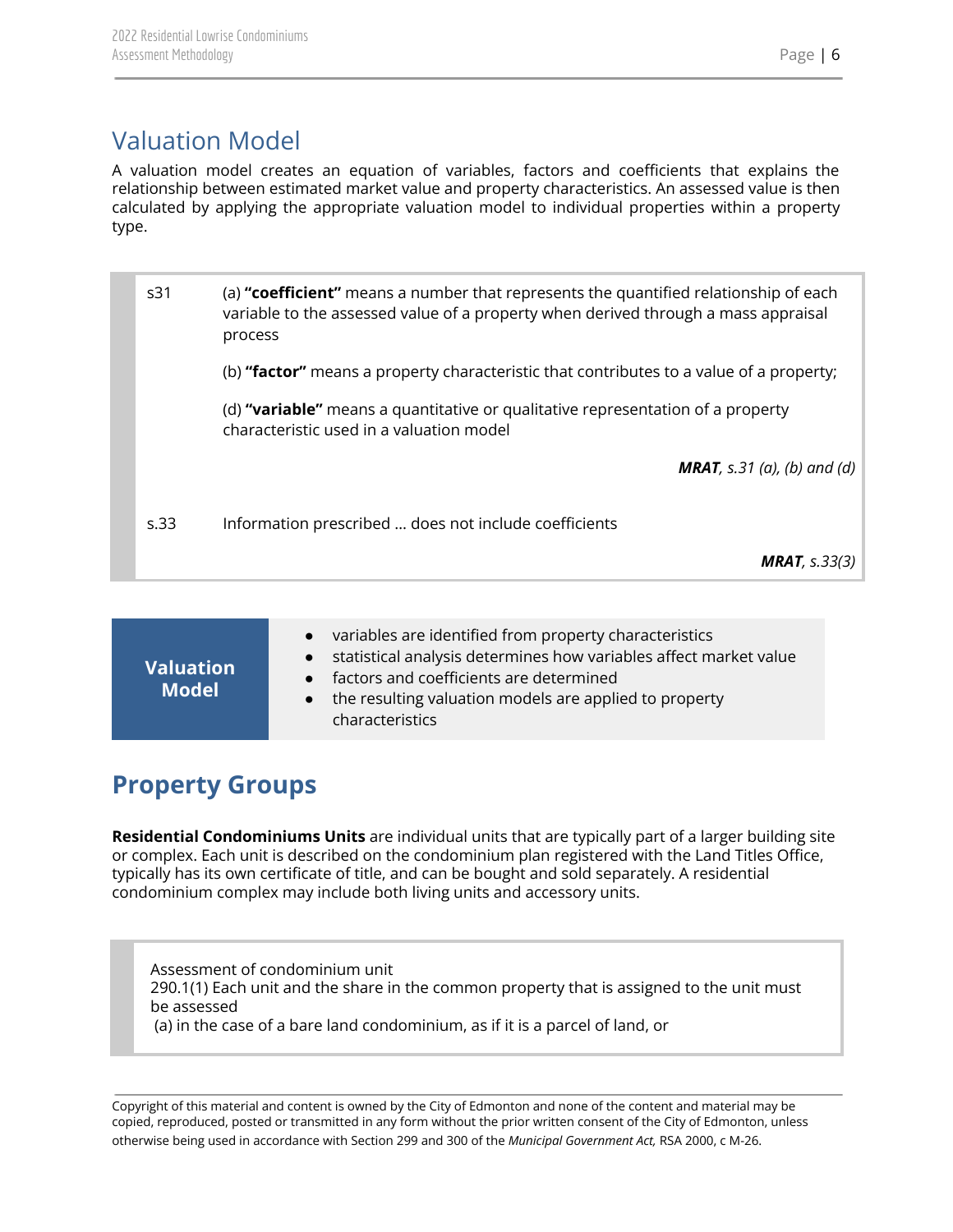(b) in any other case, as if it is a parcel of land and the improvements to it. (2) In this section, "unit" and "share in the common property" have the meanings given to them in the Condominium Property Act. 1

*MGA s.290.1(1) and (2)*

# <span id="page-7-0"></span>**Approaches to Value**

The approaches to determine market value are the direct comparison, income, and cost approaches.

| <b>Direct</b><br><b>Comparison</b><br><b>Approach</b> | Typical market value (or some other characteristic) is determined by<br>referencing comparable sales and other market data. It is often used<br>when sufficient sales or market data is available. It may also be referred<br>to as the Sales Comparison Approach.                                                 |
|-------------------------------------------------------|--------------------------------------------------------------------------------------------------------------------------------------------------------------------------------------------------------------------------------------------------------------------------------------------------------------------|
| <b>Income</b><br><b>Approach</b>                      | This approach considers the typical actions of renters, buyers and sellers<br>when purchasing income-producing properties. This approach estimates<br>the typical market value of a property by determining the present value<br>of the projected income stream. Often used to value rental or leased<br>property. |
| Cost<br><b>Approach</b>                               | Typical market value is calculated by adding the depreciated replacement<br>cost of the improvements to the estimated value of land. It is often used<br>for properties under construction or when there is limited market data<br>available.                                                                      |

#### <span id="page-7-1"></span>Direct Comparison Approach

For this property group, the assessment is determined using the direct sales approach. It is the most appropriate method of valuation for Condominium Units in the City of Edmonton because it mirrors the actions of buyers and sellers in the marketplace and sufficient sales data exists in order to derive reliable market estimates.

The income approach is not used in the valuation of this property group as this approach is more applicable to income producing properties or in limited markets. The majority of these properties in this inventory are owner occupied with only a small portion of the inventory traded based on the property's ability to generate income.

The cost approach may be used to determine the value of condominium units while under construction and partially complete. Once construction is completed, condominium units are valued using the sales comparison approach.

The City of Edmonton validates all land title transactions (sales). The validation process can include site inspections, interviews with parties involved, a review of land title documents, corporate searches, third party information, and sale validation questionnaires.

The City of Edmonton reviews *four years of sales* occurring from July 1, 2017 to June 30, 2021 for valuation of Residential Condominium Units in high rise, lowrise properties, and townhouse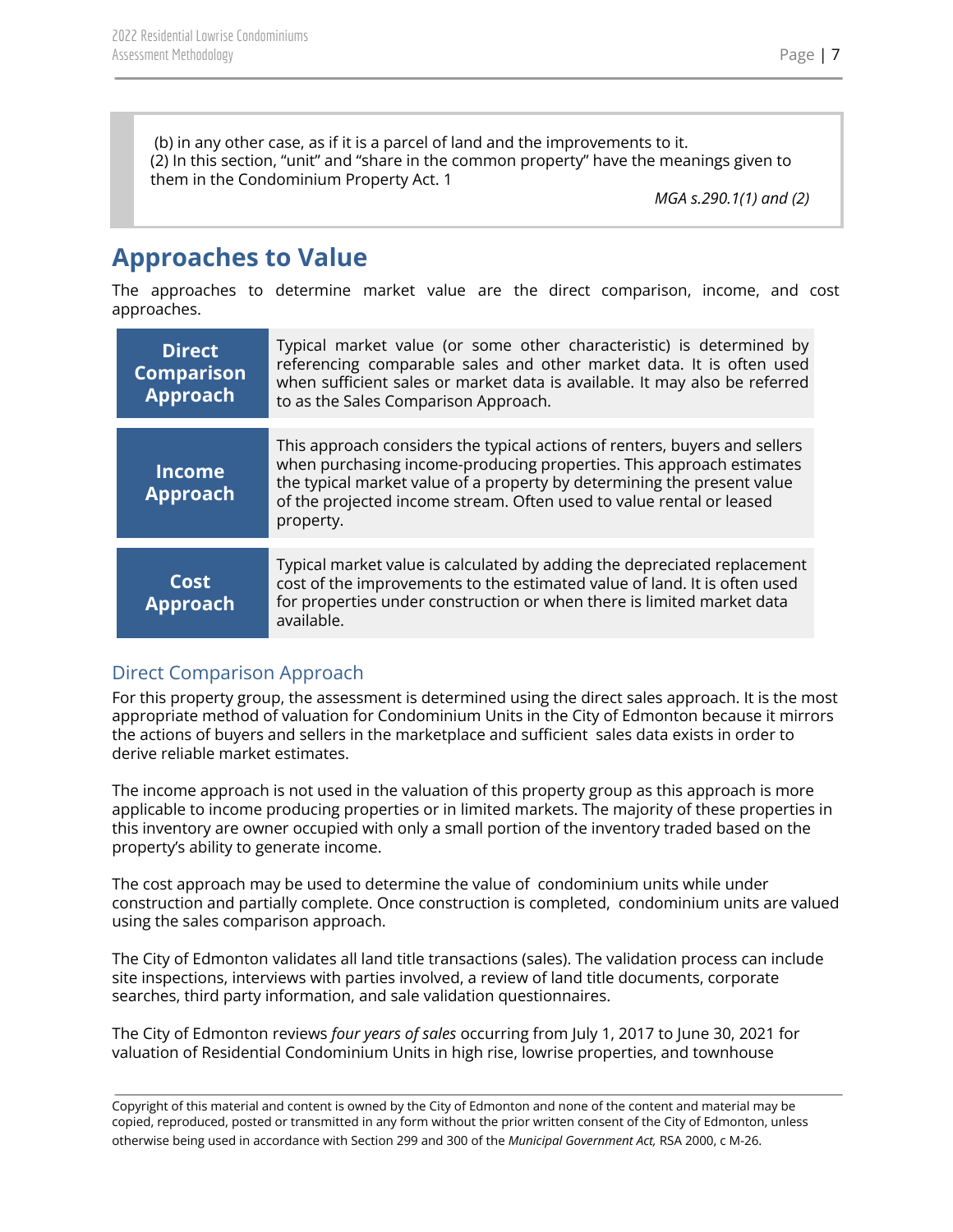properties. Time adjustments are applied to living unit sale prices to account for any market fluctuations occurring between the sale date and the legislated valuation date. For the accessory condominium unit inventory, to ensure sufficient sales, 10 years of sales were used (July 1, 2011 to June 30, 2021).

#### Sale price reflects the condition of a property on the sale date and may not be equal to the **assessment.**

# <span id="page-8-0"></span>Zoning

The rules and regulations for land development within Edmonton are contained in the Zoning Bylaw, No. 12800.

s.6.123 **zone:** a specific group of listed Uses and Development Regulations which regulate the Use and Development of land within specific geographic areas of the City... *Zoning Bylaw No. 12800, 2017, s. 6.123land useview*

Residential land use zones vary in part due to density.

s.6.24 **density:** when used in reference to Residential and Residential-Related development, the number of Dwellings on a Site expressed as Dwelling per hectare.

*Zoning Bylaw No. 12800, 2017, s. 6.24*

Not all properties conform to the zoning use set out in the Edmonton Zoning Bylaw. When property doesn't conform to the zoning bylaw, property assessors apply effective zoning. Effective zoning helps ensure that a property is grouped with and compared to similar properties—based on the current use of the land and not on what it's permitted to be developed as (e.g. a legal non-conforming use).

643(1) If a development permit has been issued on or before the day on which a land use bylaw or a land use amendment bylaw comes into force in a municipality and the bylaw would make the development in respect of which the permit was issued a nonconforming use or nonconforming building, the development permit continues in effect in spite of the coming into force of the bylaw.

*MGA, s.643(1)*

#### <span id="page-8-1"></span>Lowrise Condominium Complexes

Lowrise Condominium Complexes include two types of units.

#### <span id="page-8-2"></span>**Lowrise Condominium Units**

Condominium units are under the lowrise classification when they are "apartment style" and the condominium building is *five stories or less*.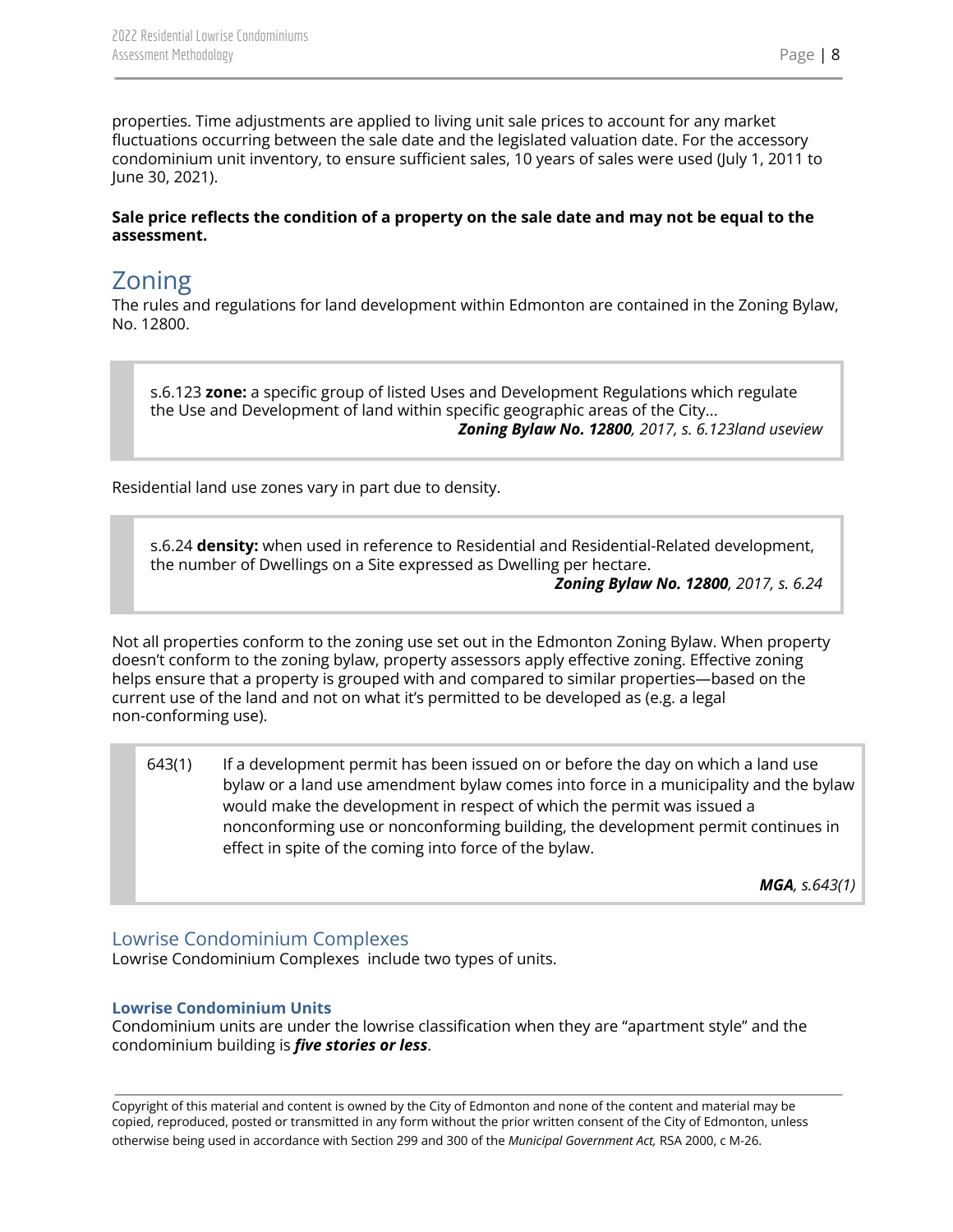"apartment style" refers to a residential structure with several individual apartments with a common entrance and hallway.

#### <span id="page-9-0"></span>**Accessory Condominium Units**

Accessory Condominium Units include Accessory Structure Units, Parking Units, and Common Area Units. There is one valuation model that encompasses Accessory Condominium Units.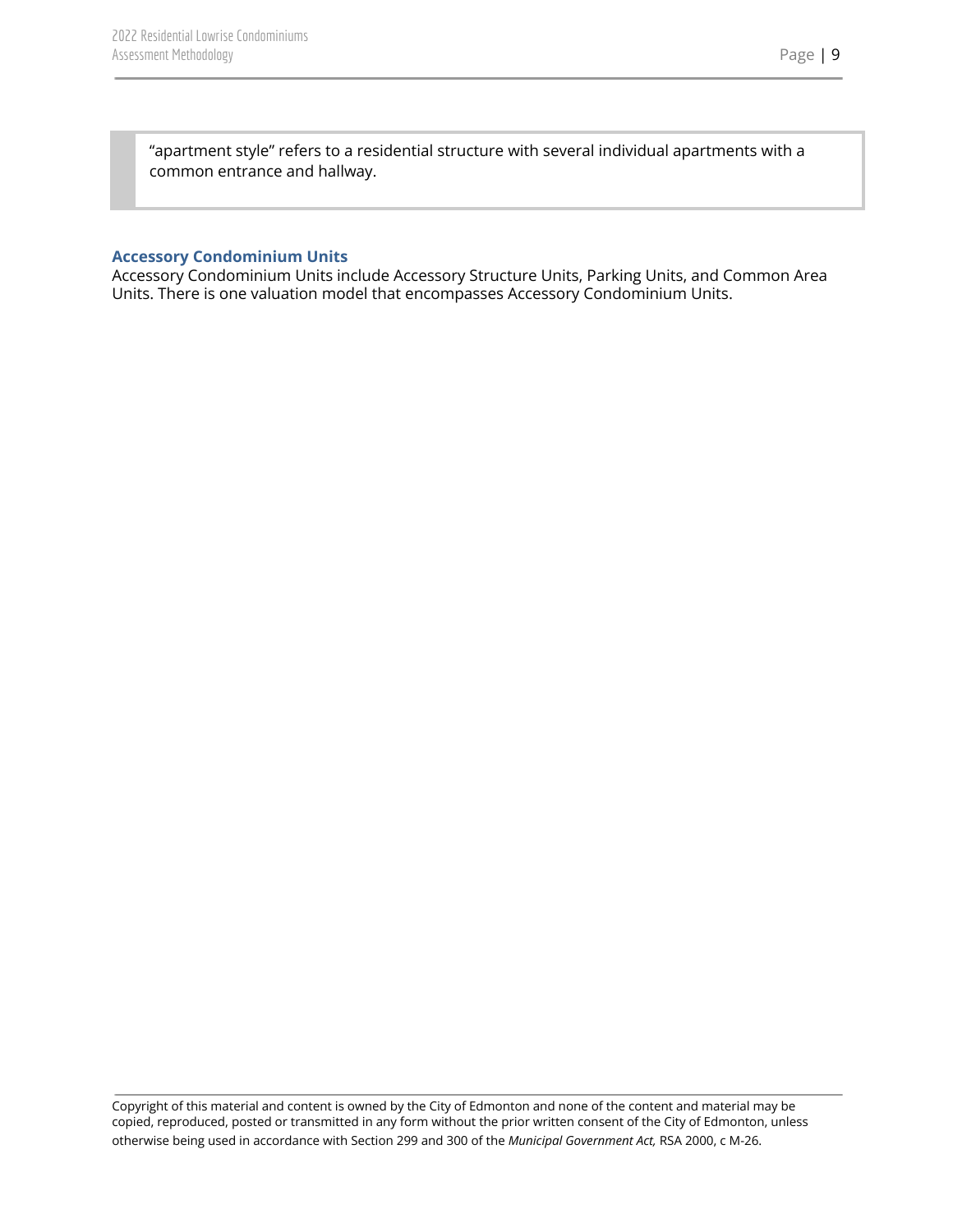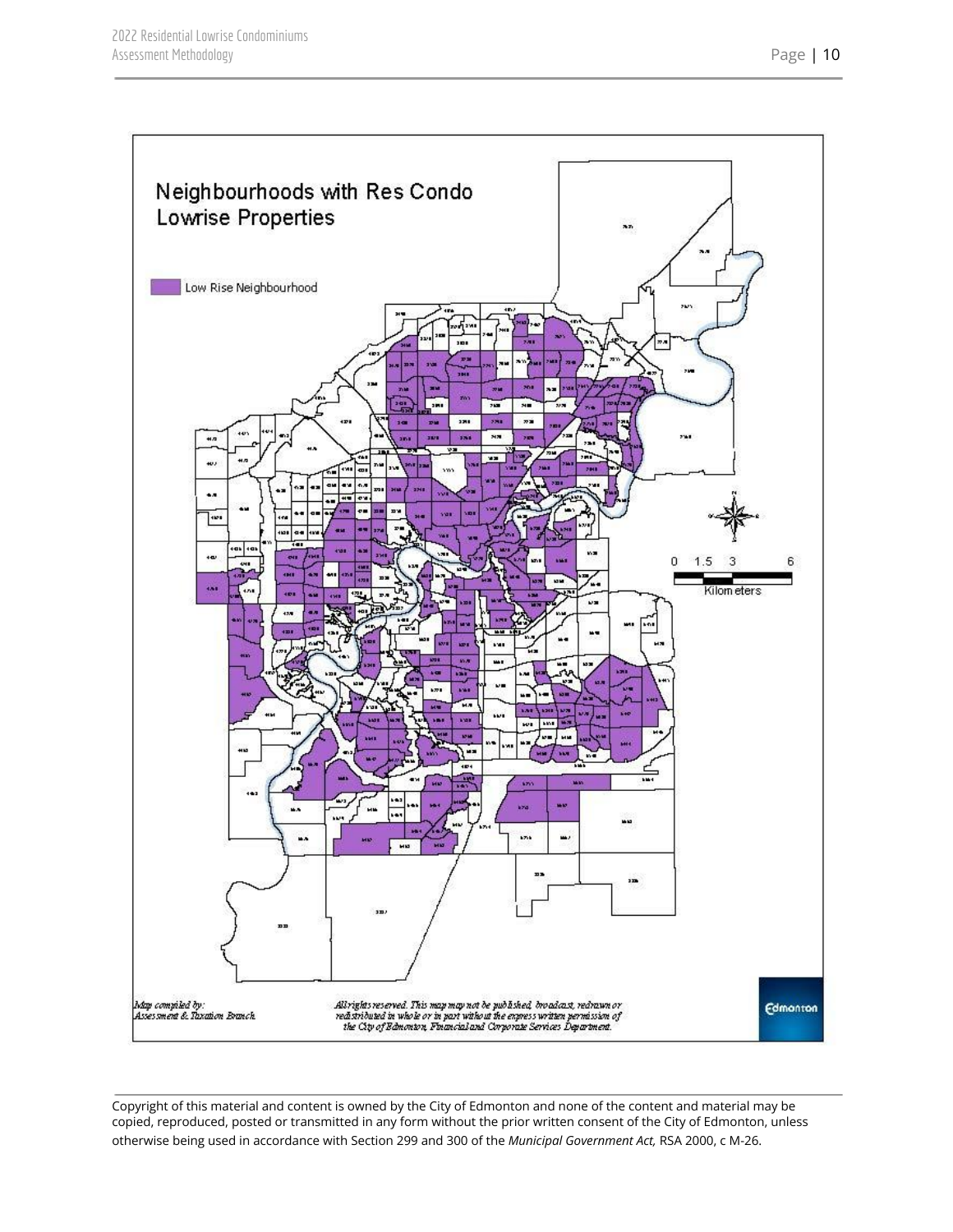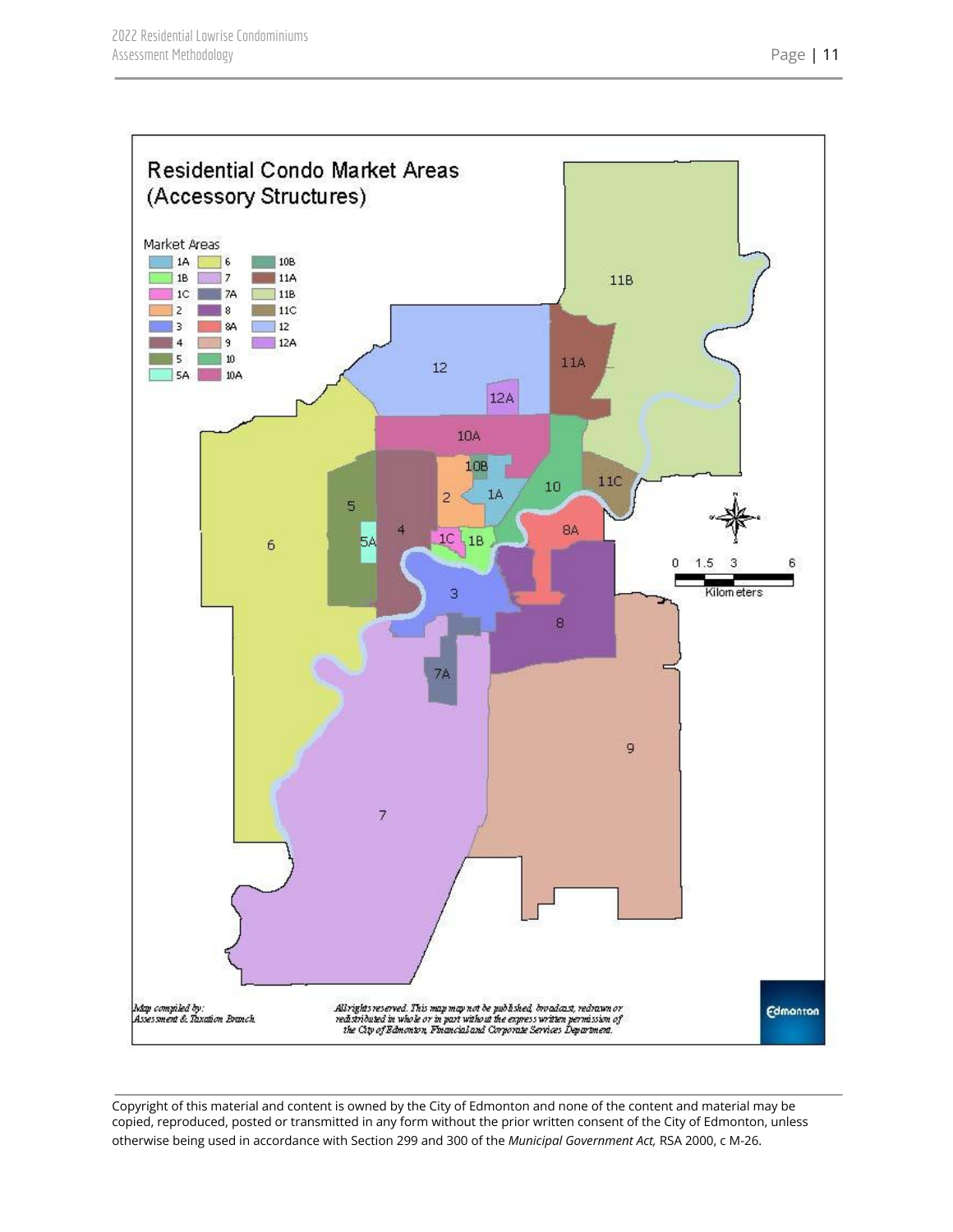# <span id="page-12-0"></span>**Variables**

Not all variables affect market value. Below is the list of variables that affect the assessment value for 2022.

| <b>Lowrise Condominium Units</b> |                   |                            |                               |
|----------------------------------|-------------------|----------------------------|-------------------------------|
| <b>Unit Attributes</b>           |                   | <b>Building Attributes</b> | <b>Site Attributes</b>        |
| Condition                        | Unit Location     | Condominium Complex        | Neighbourhood                 |
| Floor Level                      | Unit Net Area     | Effective Year Built       | Neighbourhood<br>subgroupings |
| Renovations or<br>Upgrades       | Unit Style        | Quality                    |                               |
| Space Type                       | Traffic influence | Year built                 |                               |
| <b>Stories</b>                   | View              |                            |                               |
| <b>Top Floor</b>                 |                   |                            |                               |

| <b>Accessory Condominium Units</b> |           |              |
|------------------------------------|-----------|--------------|
| Market area                        | Unit type | Parking type |
| Year built                         |           |              |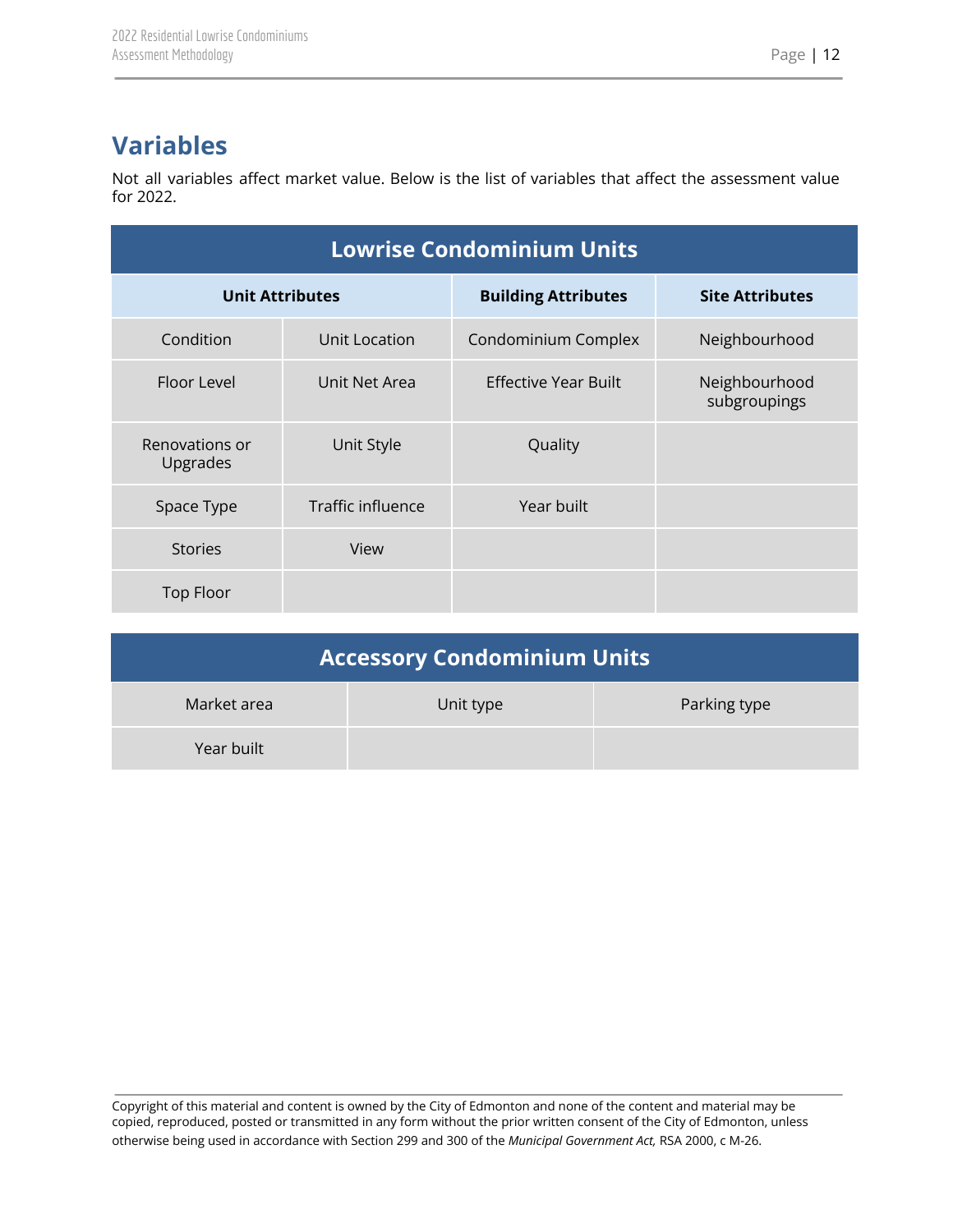# <span id="page-13-0"></span>Lowrise Condominium Unit attributes

The following unit attributes affecting assessment value are as listed (alphabetically):

#### **Condition**

- **Derelict property** Usually, derelict properties have exterior doors and windows boarded up and are uninhabitable on the basis of an order from Alberta Health Services, a Safety Codes Officer or the City of Edmonton.
- **Deferred maintenance** General maintenance, typical for the age of the condominium unit, has not been performed and a few items need immediate repair.
- **Original -** average (or better) maintenance has taken place.

**Floor level:** The floor level location where a living unit is situated within the condominium complex (e.g, 2<sup>nd</sup> floor). Living units on higher floor levels typically have higher market values due to desirability.

#### **Renovations or Upgrades**

- **Minor:** The unit has one or several cosmetic upgrades: for example, new paint, flooring, electrical fixtures, countertops, cabinet doors or painted interior doors. Or, the unit is considered to be upgraded when compared to the "base" units typically found within a newly constructed condominium complex.
- **Moderate**: The unit has a combination of cosmetic and extensive upgrades: for example, new kitchen and bathroom cabinets, paint, flooring, electrical and plumbing fixtures, countertops or painted interior doors. The scope of renovations under the moderate factor affects the majority of the unit rather than just one room. The quality of renovations is similar to or slightly better than the original quality of construction.
- **Major:** The unit is fully upgraded. It may have, for example, new kitchen and bathroom cabinets, paint, flooring, electrical and plumbing fixtures, countertops or painted interior doors. The scope of renovations under the major factor affects the majority of the unit rather than just one room. The quality of renovations is significantly better than the original quality of construction. The condominium unit may have custom built features or characteristics not generally found in the market.

**Space type:** The space type of a living unit describes how many bedrooms are present and whether there are any Dens or Lofts.

- **Bachelor unit**: Bachelor/studio suites are those that lack the separating walls found in one bedroom suites and up.
- **One bedroom unit**: This variable defines a unit with only one bedroom.
- **Two bedroom unit**: This variable defines a unit with one bedroom and den, or two bedrooms. The base space type for the highrise condominium inventory is a two bedroom unit.
- **Three bedroom unit and up**: This variable defines a unit that has greater than two bedrooms. This unit is not a penthouse.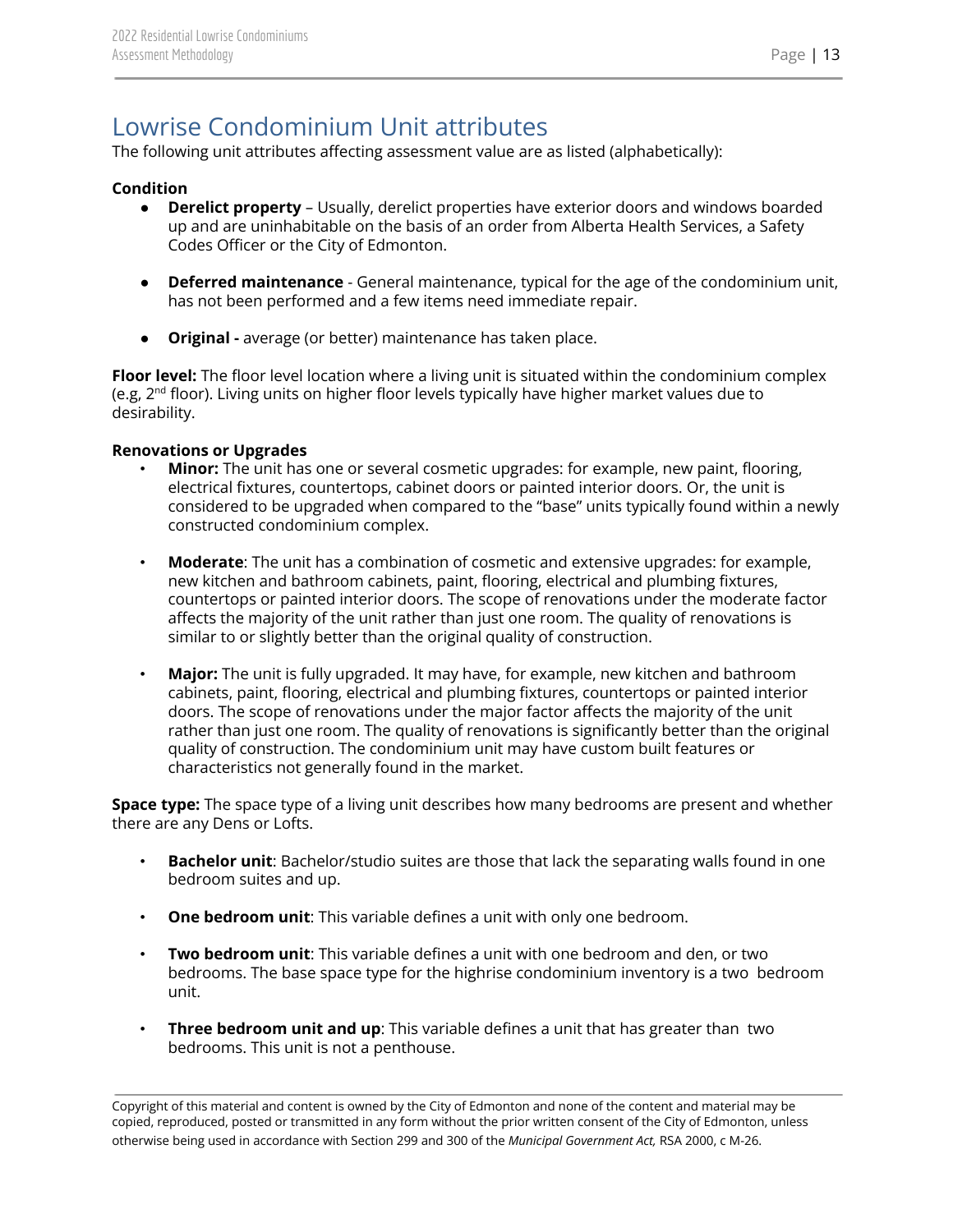The above space types can also include one of the following features:

- **Den:** A den is similar to another bedroom but lacks a closet or window or solid door.
- **Loft**: A partial upper floor in a condominium unit where there are no partitions or doors. Typically, this results in significantly higher ceilings in other areas of the unit.

**Stories:** This variable represents the number of stories that an individual condominium living unit has.

• **Two Storey and up**: A living unit with two or more storeys.

**Top floor:** The unit is located on the top floor of the building.

**Unit location**: Location within the building of the unit relative to other units within the building

- **Corner Unit** Unit is on the corner of the floor, typically with two outside walls at right angles.
- **End Unit** Unit is on the end of the floor, typically with three outside walls.

**Unit net area:** For lowrise condominiums, net area measurements are taken directly from the registered condominium plan.

**Unit style (Loft-style condominiums):** Loft-style condominiums typically have open-concept spaces, large support pillars in the living space, high ceilings, exposed beams and pipes, large windows, brickwork, exposed ceilings and cement floors.

Traditionally, loft-style condominiums are located in former industrial or warehouse buildings that were converted to residential use. Some lofts, however, are newly constructed to replicate most of the look and feel of a traditional loft.

This attribute should not be confused with the "Loft" variable that accounts for a loft as a space type.

#### **Traffic influence**

A property is adjacent to a traffic source. We assign these factors according to the latest City traffic count data

[https://www.edmonton.ca/transportation/traffic\_reports/traffic-reports-flow-maps.aspx].

- **● Minor** Property is adjacent to a road with a recorded traffic flow of 1,500-5,000 vehicles per day.
- **● Moderate**

Property is adjacent to a road with a recorded traffic flow of 5,001-15,000 vehicles per day.

**● Major**

Property is adjacent to a road with a recorded traffic flow of 15,001-50,000 vehicles per day (for example, 50th Street, 170th Street or 97th Street).

Copyright of this material and content is owned by the City of Edmonton and none of the content and material may be copied, reproduced, posted or transmitted in any form without the prior written consent of the City of Edmonton, unless otherwise being used in accordance with Section 299 and 300 of the *Municipal Government Act,* RSA 2000, c M-26.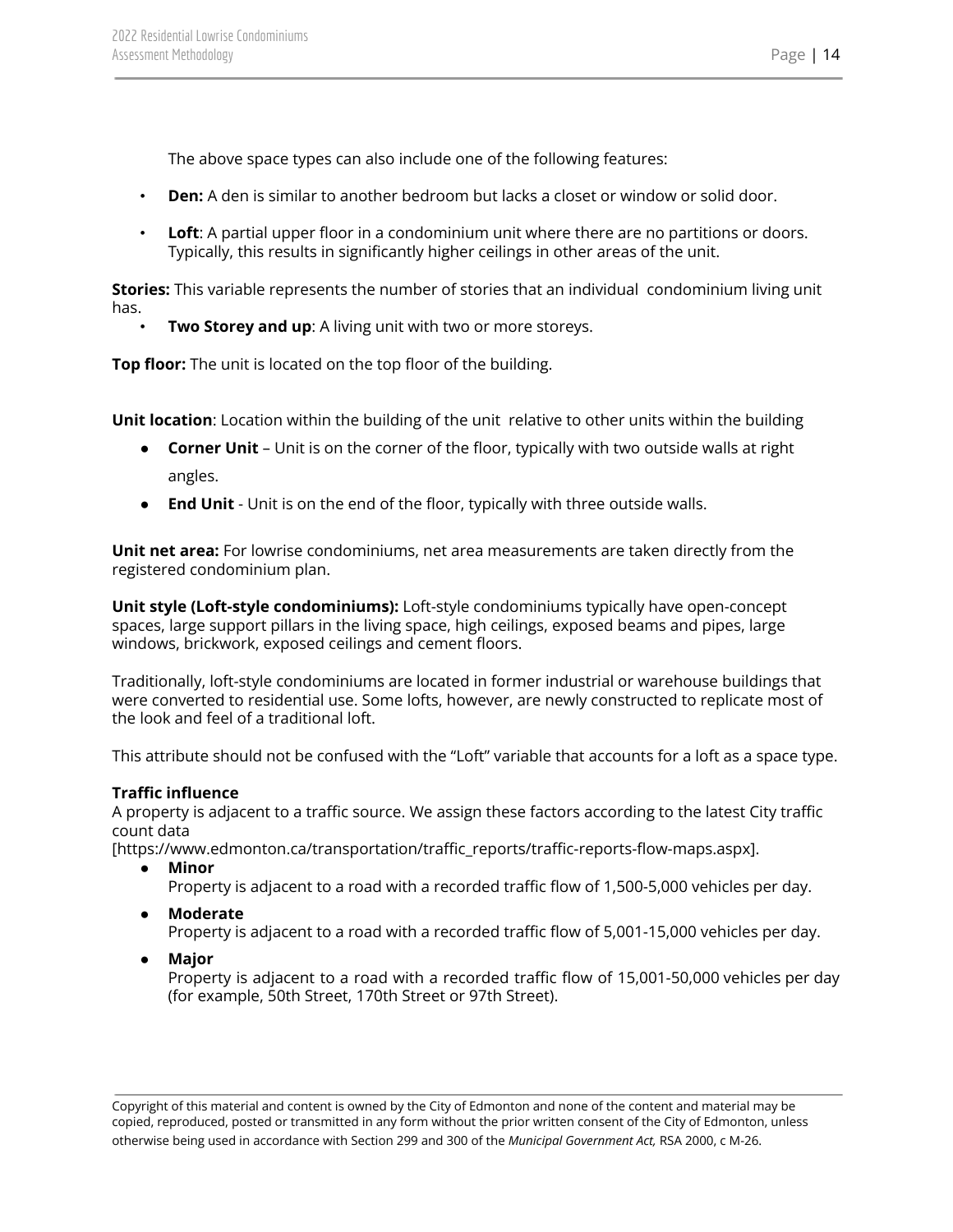#### **● Extreme**

Property is adjacent to a road with a recorded traffic flow of more than 50,000 vehicles per day (for example, Whitemud Drive or Yellowhead Trail)

#### **● Anthony Henday Drive**

Property is adjacent to the Anthony Henday Drive ring road.

The traffic influence has a negative impact on a Condominium Unit's assessed value.

**Views:** The view variables that affect the assessment value are listed below. A view can be open or limited. For example, a unit with a view of a courtyard could be either,courtyard view-open, or courtyard view-limited. A view may be either a negative or a positive attribute.

- **Open** View is considered a primary view, unobstructed and or directly in front of the subject unit or dwelling.
- **Limited/Obstructed** View is obstructed, limited, or not directly facing the unit. For example, the view could be partly obstructed by a building or tree, or far away from the unit or dwelling.

#### Courtyard view

A condominium unit which has a view of a courtyard. A courtyard is an open, unroofed area surrounded by the walls of a building or complex. A courtyard view has a positive impact on a property's assessed value.

#### Golf course view

A condominium unit has a view of a golf course. A golf course view has a positive impact on a property's assessed value.

#### Lake view

A condominium unit has a view of a lake or storm pond. A lake view has a positive impact on a property's assessed value.

#### Overhead transmission line view

A condominium unit has a view of a high-voltage (greater than 200 kilovolts) overhead transmission line. An overhead transmission line view has a negative impact on a property's assessed value.

#### Park view

A condominium unit has a view of a park (green space with trees or playgrounds). The park is located directly in front of a unit's windows. A park view has a positive impact on a property's assessed value.

#### Ravine view

A condominium unit has a view of a ravine (land included in the City's *North Saskatchewan River Valley and Ravine System Protection Overlay*). A ravine view has a positive impact on a property's assessed value.

#### River valley view

A condominium unit has a view of the North Saskatchewan River Valley (land included in the City's *North Saskatchewan River Valley and Ravine System Protection Overlay*). A river valley view has a positive impact on a property's assessed value.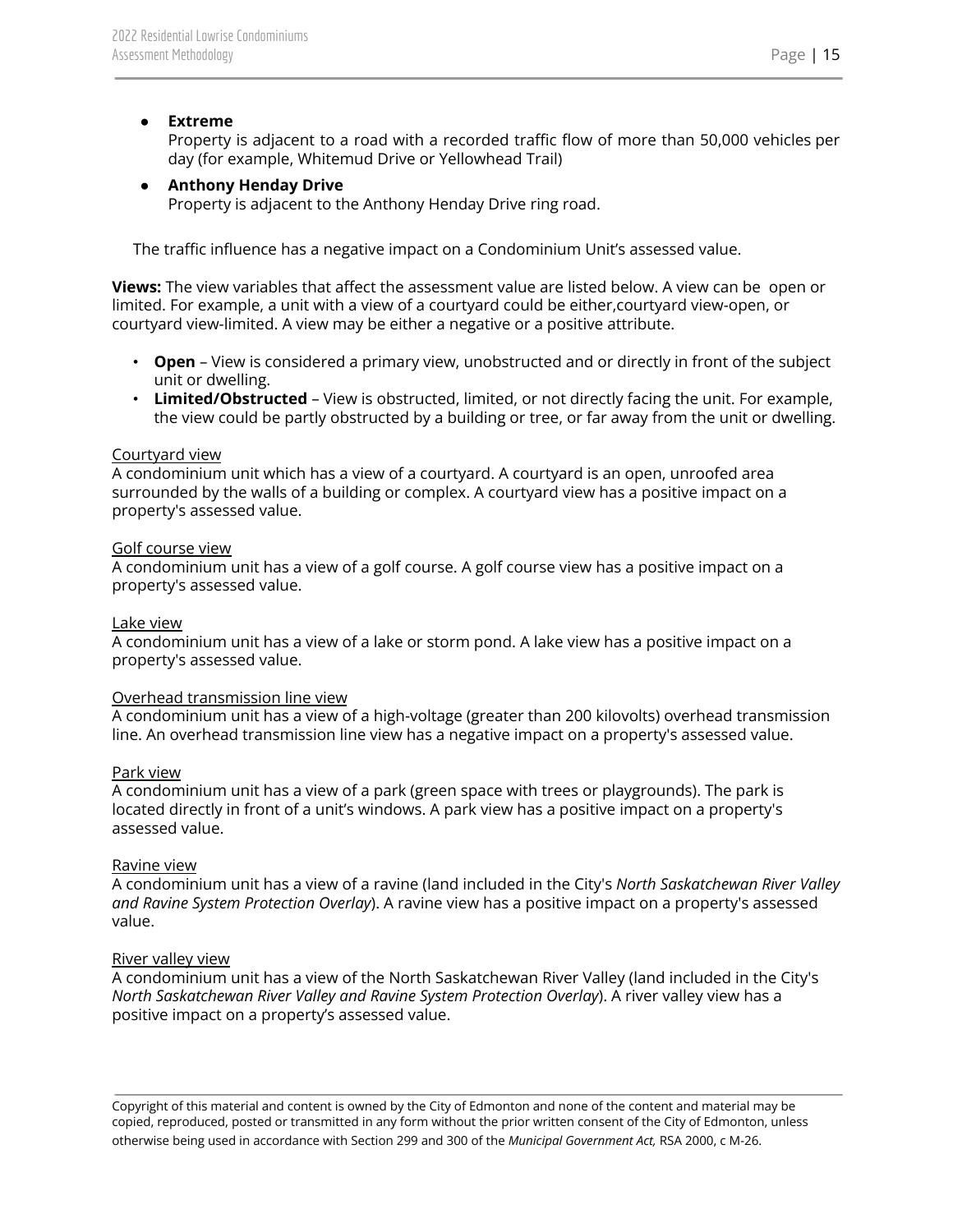### <span id="page-16-0"></span>Building attributes

The following building attributes affecting assessment value are as listed (alphabetically):

**Condominium Complex:** A condominium complex refers to a building, or group of buildings, usually associated with a common condominium plan.

**Effective year built:** The effective year built is the age of a condominium building adjusted for any physical changes that affect market value.

For example, a condominium building that has been damaged by fire and fully rebuilt may have a newer effective year built than its actual year built. Same applies when the condominium building goes through extensive renovations as part of its maintenance of quality and value.

When the effective year built differs from the original year built, the effective year built is used in determining the value of a property.

It allows not only to compare the property to a typical property built that year but also takes into consideration the overall usability and condition of the condominium.

#### **Quality :**

- **Fair:** This quality class represents basic condominium projects that barely met building requirements for their era of construction. The exterior is usually square or rectangular and shows very little attention to detail. Condominium units have poor layout and small rooms. Little attention was given to interior and exterior workmanship, materials and finishes.
- **Standard:** This quality class represents average condominium projects that met building requirements for the era. The exterior is generally rectangular. The floor plan is functional. The interior has a minimum number of decorative features, and finishes are normally limited to standard quality, pre-manufactured materials.
- **Semi-custom:** This quality class represents above-average condominium projects that exceeded building requirements for the era. Attention was given to the exterior details (for example, the building has breaks in the roof line), shape of the condominium building and construction materials. The floor plan is functional, with a sense of spaciousness. Architectural design was used in living areas. Interior finishes show a mix of standard and above-standard materials with decorative features.
- **Custom:** This quality class represents good condominium projects that exceeded building requirements for the era and may have been contract built. Attention was given to the exterior details (for example, the building has breaks in the roof line), shape of the condominium building and construction materials. The floor plan is functional, with an open design concept creating a sense of spaciousness. Architectural design was used in living areas. Finishing materials and workmanship are of good quality.
- **Good custom:** This quality class represents superior condominium projects that exceeded building requirements for the era and may have been contract built. Attention was given to the exterior details (for example, the building has breaks in the roof line), shape of the condominium building and construction materials. The floor plan is functional, with an open design concept creating a sense of spaciousness. Architectural design was used in living areas. Finishing materials and workmanship are of good quality.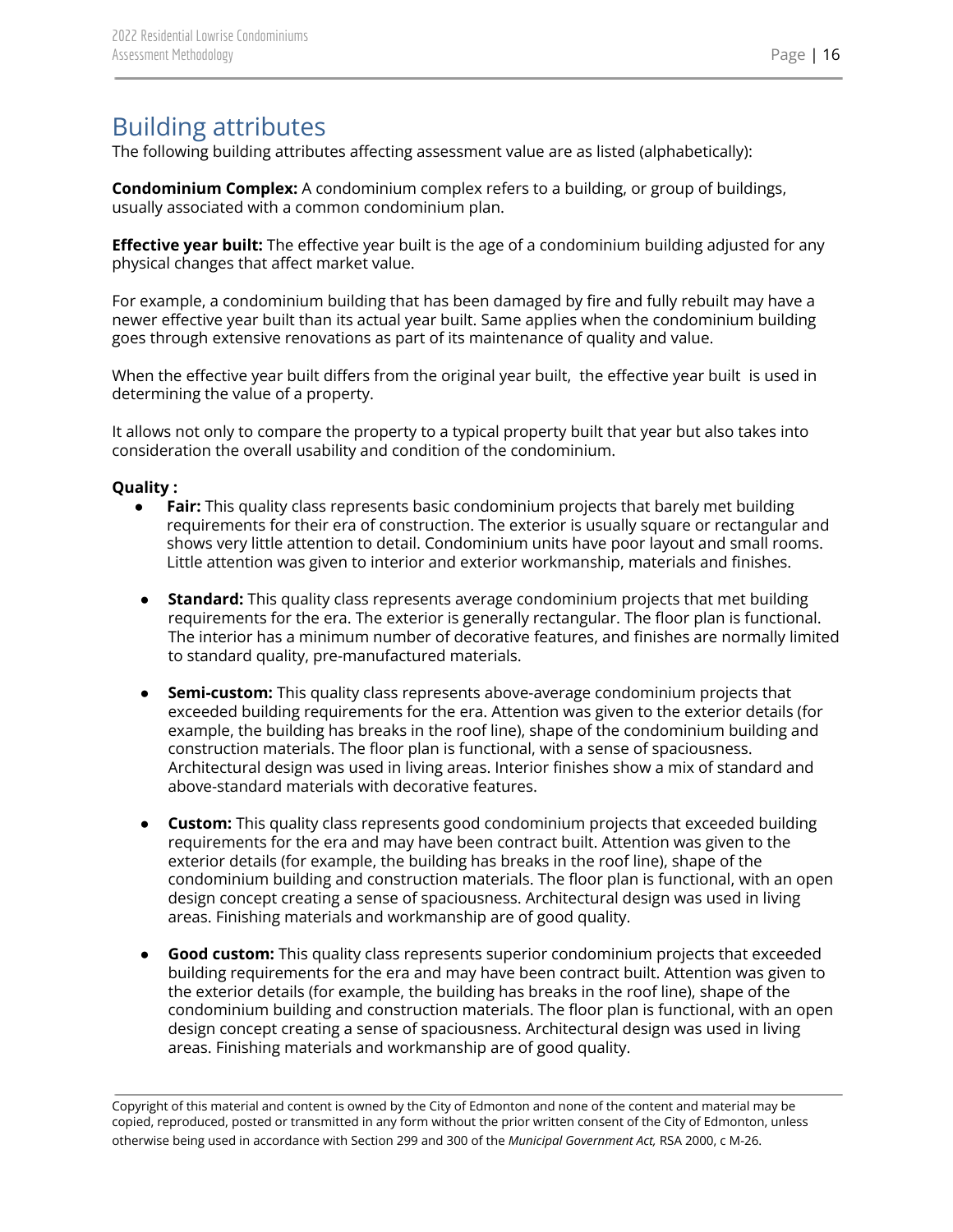**Year built:** The year that a condominium building was originally constructed. If construction spanned over several years, this is the first year of construction.

### <span id="page-17-0"></span>Site attributes

The following site attributes affecting assessment value are as listed (alphabetically):

#### **Neighbourhood:**

Neighbourhoods are geographical areas defined by the City of Edmonton. Maps identifying neighbourhood boundaries are accessible on the City website, <http://maps.edmonton.ca/map.aspx> (choose "Neighbourhood" in the "I'm looking for" drop-down menu)[.](http://www.edmonton.ca/residential_neighbourhoods/your-neighbourhood.aspx)

#### **Neighbourhood subgroups**

- **• Downtown subgroup**
	- Downtown 104 Street Portion of downtown on 104 Street, between Jasper Avenue and 104 Avenue.
- **• Oliver subgroups**
	- Oliver 1 North of Jasper Avenue and east of 116 Street.
	- Oliver 2 North of Jasper Avenue and west of 116 Street.
	- Oliver 3 South of Jasper Avenue, but does not include properties located in close proximity to the North Saskatchewan River Valley.
	- Oliver 4 South of Jasper Avenue and is in close proximity to the North Saskatchewan River Valley.

#### **• Queen Mary Park subgroups**

- Brewery District 1 Newer condominiums (built 2005 or later) in Queen Mary Park that are located just north of the Brewery District.
- Brewery District 2 Condominiums (built before 2005) in Queen Mary Park that are located northwest of the Brewery District.
- **Westwood subgroups**
	- Westwood 97 Street Includes properties in Westwood located between 97 Street and 101 Street.

#### • **Strathcona subgroups**

- Strathcona 99 Street Condominiums in Strathcona that are located directly on 99 Street.
- Strathcona Whyte Avenue Condominiums in Strathcona between 82 Ave and 84 Ave, and 99 Street and 109 Street.

# <span id="page-17-1"></span>**Accessory condominium units**

#### **Market area**

• A geographic area, typically encompassing a group of neighbourhoods. The purpose of a market area is for market analysis. These borders are similar to those defined by the CMHC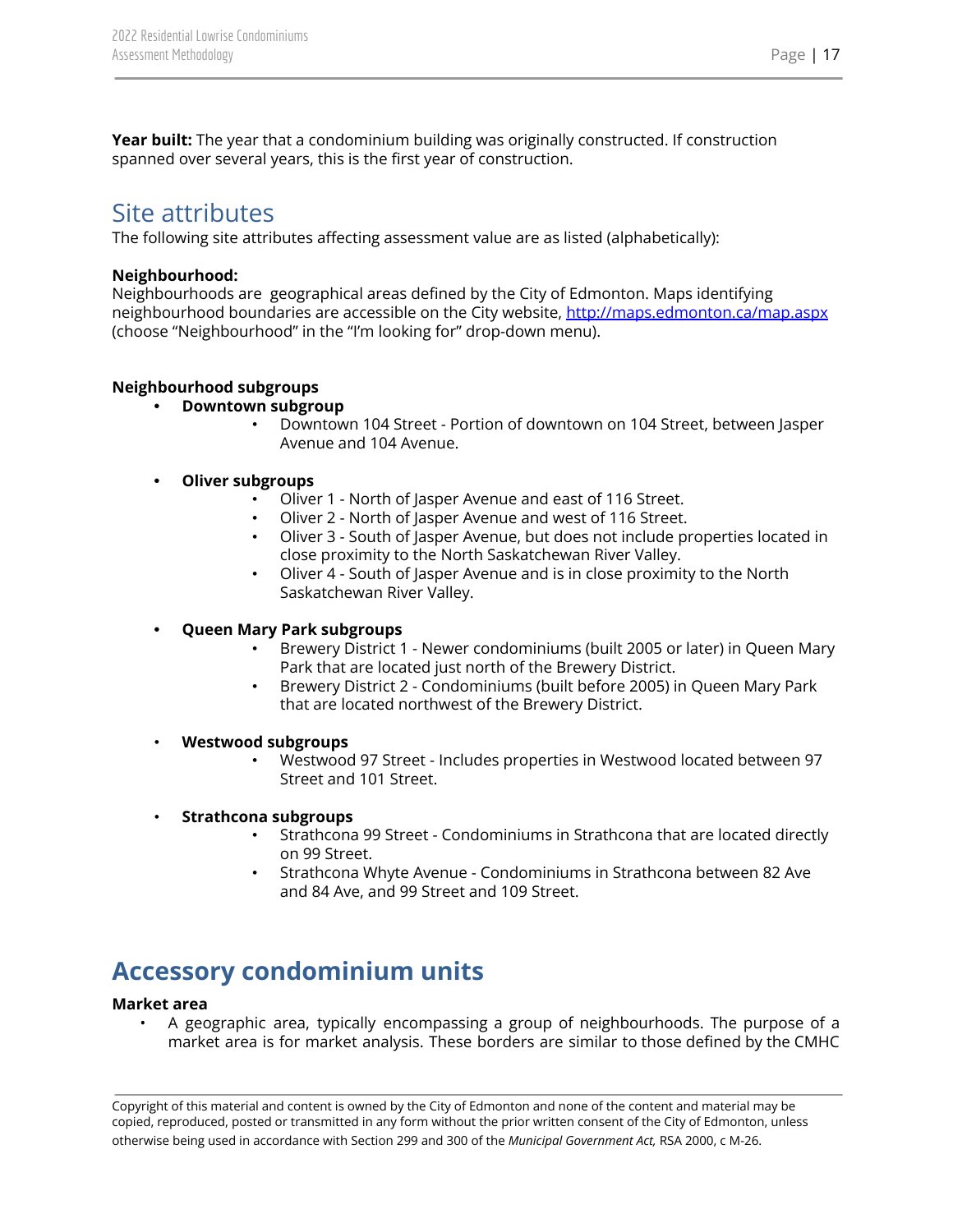(Canada Mortgage and Housing Corporation) zones. Please refer to the Residential Condo Market Areas (Accessory structures) map within this methodology guide.

#### **Unit type**

Accessory Structure Unit

Individually titled units that do not conform to any other unit type. For example, these include storage units.

#### Parking Unit

Individually titled units designed for parking including surface, garage and underground parking units.

#### Common Area Unit

Any unit that is not registered as a living unit, parking unit or an accessory structure unit.

#### **Parking Unit type**

- **Surface parking:** Parking located on ground level or higher that is not covered or has no protection from outside elements.
- **Underground parking:** Parking located in an underground structure that provides much more protection than covered parking. Though typically heated, these parkades protect against the elements to such a degree that even when unheated they provide more warmth than parking outside.
- **Garage parking:** Fully enclosed parking in an above ground structure. Though typically heated, these structures protect against the elements to such a degree that even when unheated they provide more warmth than parking outside.

**Year built:** The year that the parking structure was originally constructed. If construction spanned over several years, this is the first year of construction.

### <span id="page-18-0"></span>**Adjustments**

#### ● **Condominium complex adjustment**

Not all condominium complexes may decrease/increase in value at the same rate as the typical annual decrease/increase found in the time adjustment analysis. Where market evidence demonstrates that a condominium complex or group of units in a condominium complex display different tendencies than the other similar complexes or groups of units, a market condominium complex factor may be applied to ensure the assessment accurately reflects market value. A condominium complex adjustment, generally a percentage, is based on market evidence and other considerations. It may be an upward or downward adjustment.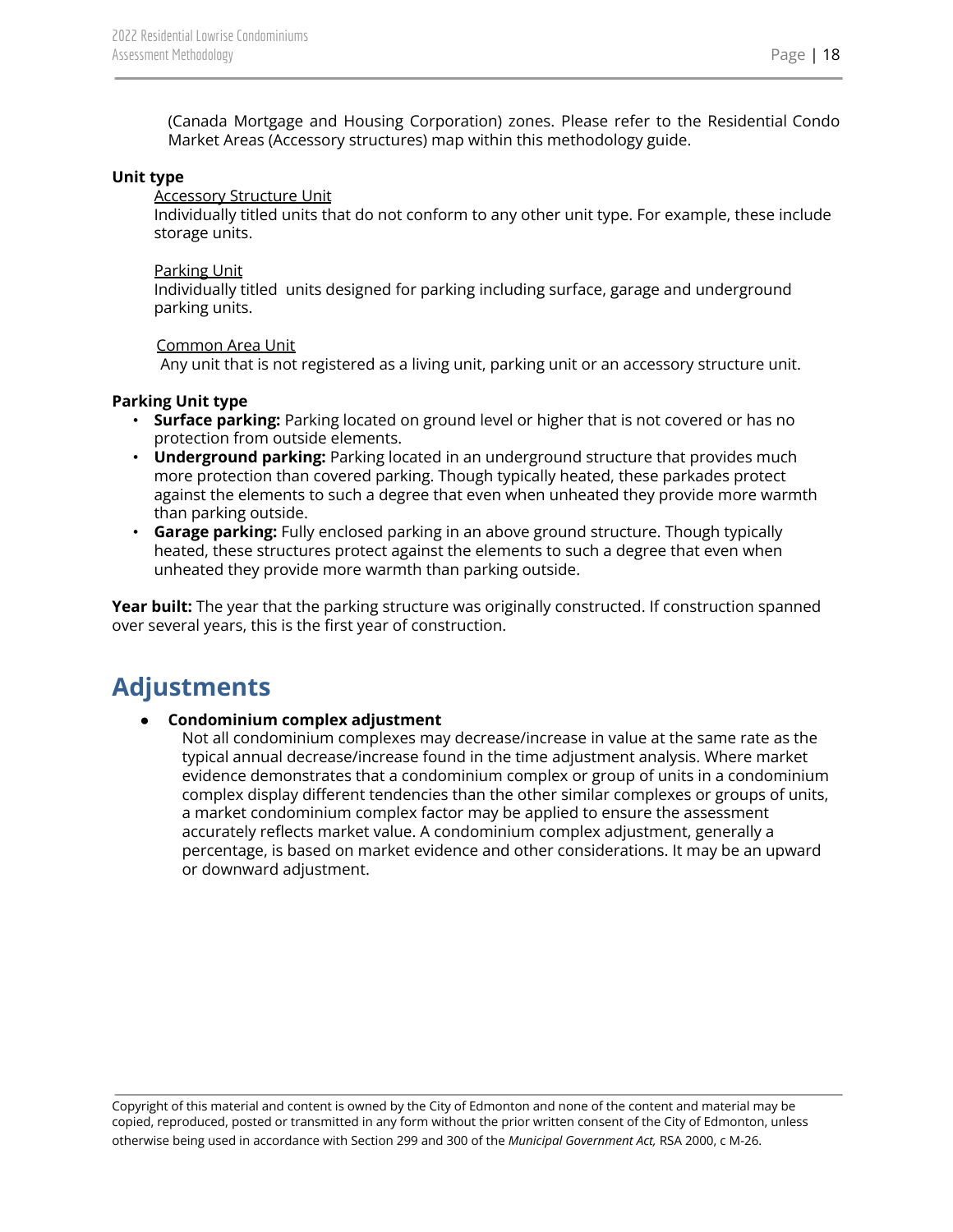### **Sample Assessment Detail Report**

The factors and variables used to calculate each individual property assessment are displayed in the Factors Used to Calculate section of each property's *Assessment Detail Report*. "**Type"** specifies whether the variable applies to the unit, site or a specific building:

dmonton

page 1 of 1

- Unit An adjustment that is applied to a condominium unit.
- Site An adjustment that is applied to the parcel of land only.
- Building An adjustment that is applied to the improvement only.

| <b>2022 Property Assessment Detail Report</b><br><b>Assessment and Taxation</b><br><b>Account XXXXXXX</b> |                                              |  |
|-----------------------------------------------------------------------------------------------------------|----------------------------------------------|--|
| <b>Report Date</b>                                                                                        | December 13, 2021                            |  |
| 2022 Assessed Value                                                                                       | \$188,000                                    |  |
| Date of Issue                                                                                             | January 14, 2022                             |  |
| <b>Property Address</b>                                                                                   | XXX XXXXX XX AVENUE NW                       |  |
| <b>Legal Description</b>                                                                                  | Plan: XXXXXXX Unit: XX                       |  |
| Zoning                                                                                                    | RA7 - Low Rise Apartment District            |  |
| <b>Effective Zoning</b>                                                                                   | RF6 - Medium Density Multi Family District   |  |
| <b>Neighbourhood</b>                                                                                      | <b>Brander Gardens</b>                       |  |
| <b>Assessment Class</b>                                                                                   | <b>RESIDENTIAL</b>                           |  |
| <b>Property Use</b>                                                                                       | 100% Lowrise condominium                     |  |
| <b>Taxable Status</b>                                                                                     | January 1 - December 31, 2022; FULLY TAXABLE |  |
| <b>Unit of Measurement</b>                                                                                | METRIC (metres, square metres)               |  |
|                                                                                                           |                                              |  |

#### Factors Used to Calculate Your 2022 Assessed Value

|                             |                                  | <b>MARKET VALUE APPROACH</b> | <b>DIRECT COMPARISON</b> |
|-----------------------------|----------------------------------|------------------------------|--------------------------|
| <b>VARIABLE</b>             | <b>FACTOR</b>                    | <b>TYPE</b>                  |                          |
| Neighbourhood               | <b>BRANDER</b><br><b>GARDENS</b> | Site                         |                          |
| Year built                  | 1976                             | <b>Building</b>              |                          |
| <b>Effective year built</b> | 1976                             | <b>Building</b>              |                          |
| Unit net area               | 170                              | Unit                         |                          |
| Quality                     | <b>STANDARD</b>                  | Unit                         |                          |
| <b>Floor level</b>          | FLOOR 3                          | Unit                         |                          |
| Unit location               | <b>CORNER</b>                    | Unit                         |                          |
| Space type                  | <b>TWO BEDROOM</b>               | Unit                         |                          |
| <b>Traffic influence</b>    | <b>MODERATE</b>                  | <b>Unit</b>                  |                          |

es not assume<br>es not assume<br>per the date on .<br>Wity nor accept any liability arising from any use other than asses:<br>ment. This information is proprietary and may not be reproduced. sment interpretation. The information is mail<br>without consent from the City of Edmonton tained on a reg

Visit myproperty.edmonton.ca · email assessment@edmonton.ca · call 311 (780-442-5311)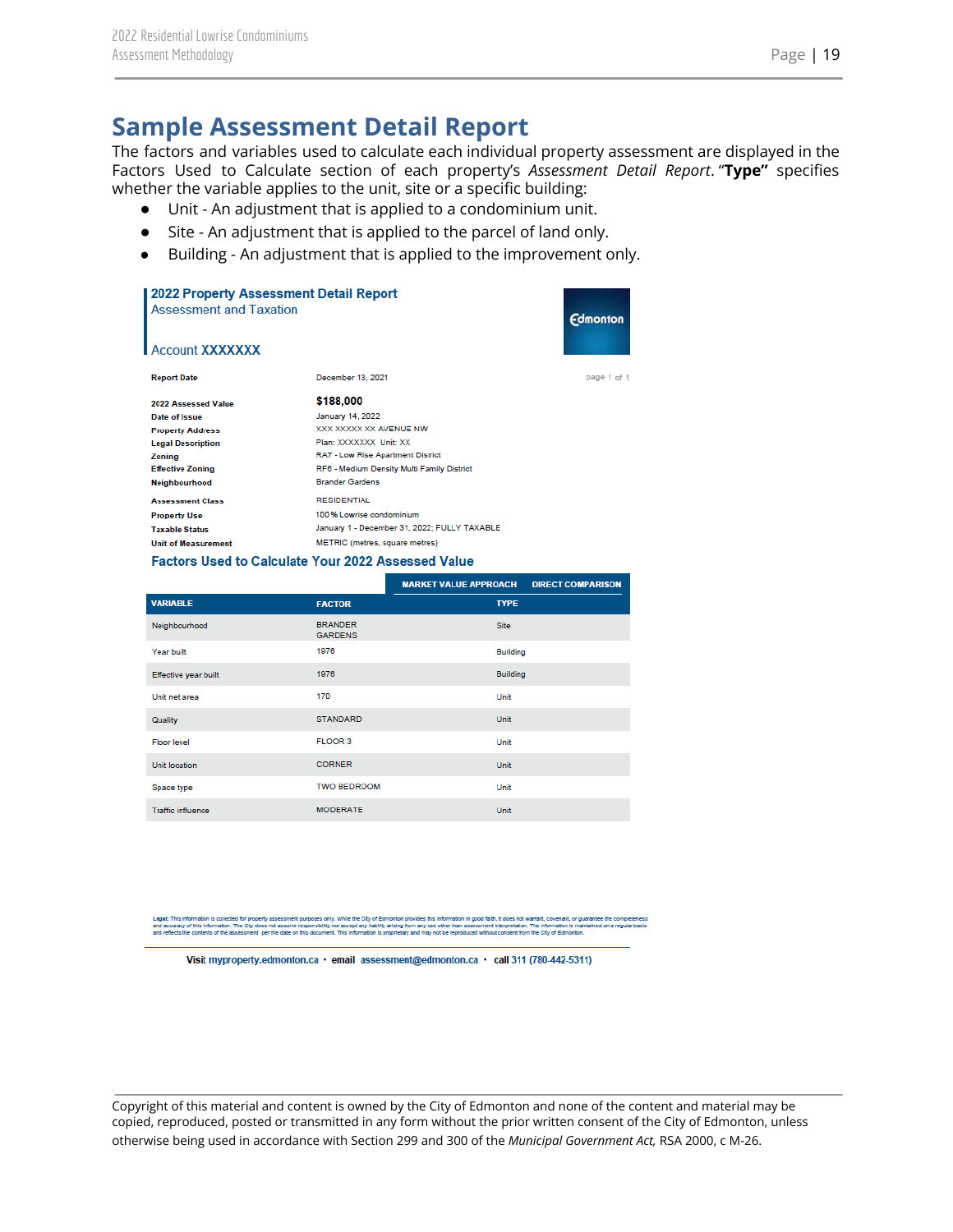# <span id="page-20-0"></span>**Methods to Adjust Comparables**

There are two techniques for adjusting comparables: **quantitative** and **qualitative**.

### <span id="page-20-1"></span>Quantitative Adjustments

Each characteristic of a property can be measured or quantified by a mathematical expression and adjusted for.

*Several techniques are available to quantify adjustments to the sale prices of comparable properties: data analysis techniques such as paired data analysis, grouped data analysis, and secondary data analysis, statistical analysis, including graphic analysis…*

(**AIC**, 2010, p. 14.2)

*In the direct comparison approach, the best comparables are those sales that require the least absolute adjustment.*

(**AIC**, 1995, p. 245).

Quantitative adjustments involve adjusting a known value (sale price for example) by adding or subtracting an amount that a given characteristic adds to or subtracts from that value. A quantitative adjustment should be made for each characteristic that differs between the subject property and the comparable property.

Due to the legislative requirement to use mass appraisal, the City has used statistical analysis to determine annual assessments.

*"coefficient" means a number that represents the quantified relationship of each variable to the assessed value of a property when derived through a mass appraisal process.*

**MRAT** s.31(a)

The City is not required to disclose the coefficients. In the absence of quantitative adjustments, an alternative technique is qualitative analysis.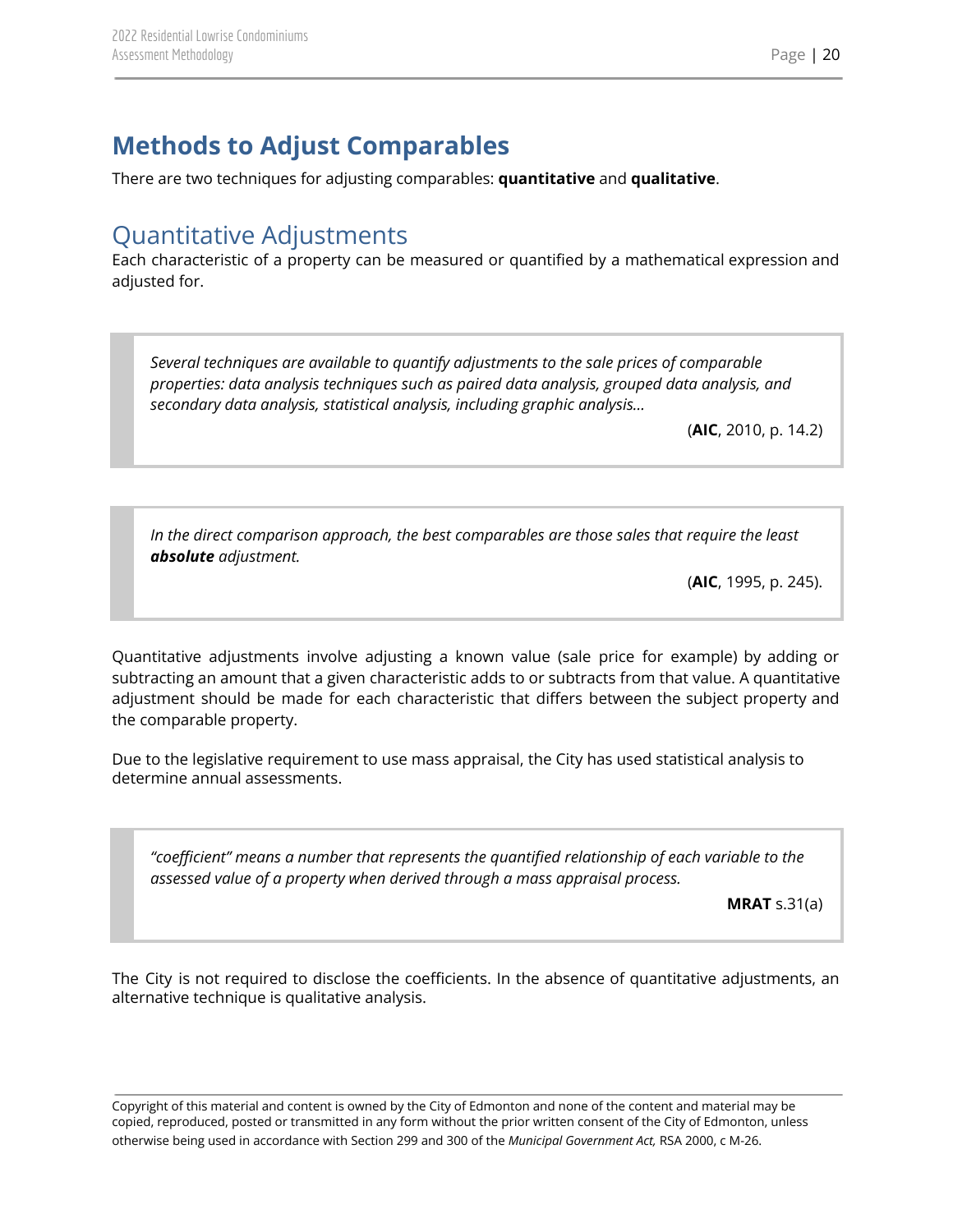# <span id="page-21-0"></span>Qualitative Analysis

Each comparable property is compared with the subject property on an overall basis. In a qualitative analysis, comparable properties are identified as inferior, similar, or superior overall to the subject property in order to bracket the probable value range of the subject property.

*When a sale property is considered to offer important market evidence but finding the means to make quantitative adjustments is lacking, the appraiser may turn to other major direct comparison techniques, qualitative analysis.*

(**AIC**, 2005, p. 19.10)

*Qualitative analysis recognizes … the difficulty in expressing adjustments with mathematical precision.*

(**AIC**, 2010, p. 14.6 )

*…reliable results can usually be obtained by bracketing the subject between comparables that are superior and inferior to it.*

(**AIC**, 2010, p. 14.7)

*If one or two comparable properties require fewer total adjustments than the other comparable transactions, an appraiser may attribute greater accuracy and give more weight to the value indications obtained from these transactions, particularly if the magnitude of the adjustments is approximately the same.*

(**AIC**, 2010, p. 13.16)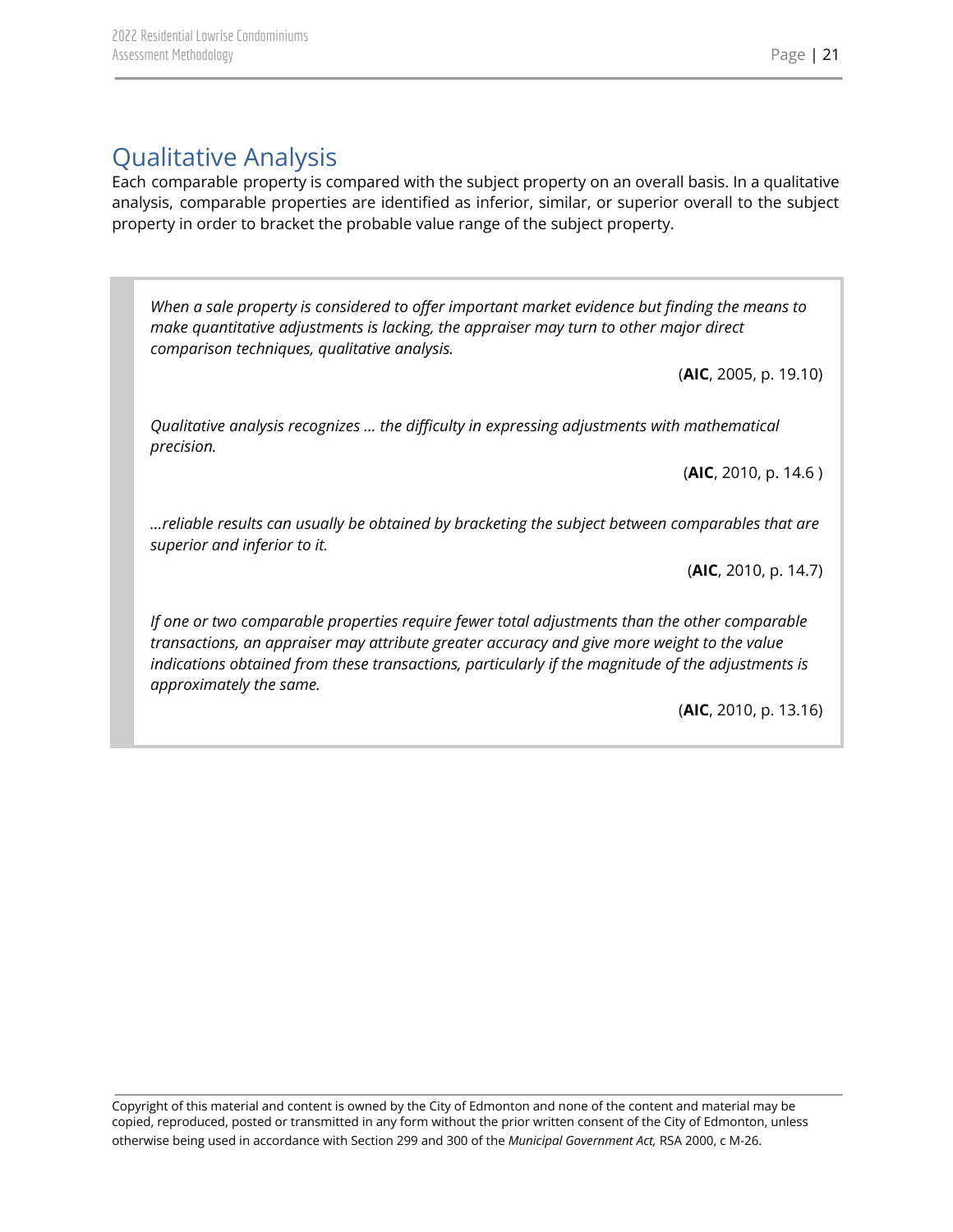### <span id="page-22-0"></span>**References**

- City of Edmonton. (2018). *Zoning Bylaw No. 12800.* Retrieved from City of Edmonton: http://webdocs.edmonton.ca/InfraPlan/zoningbylaw/bylaw\_12800.htm
- Eckert, J., Gloudemans, R., & Almy, R. (1990). *Property Appraisal and Assessment Administration.* Chicago, Illinois: International Association of Assessing Officers.
- International Association of Assessing Officers [IAAO]. (1997). *Glossary for Property Appraisal and Assessment.* Chicago IL.
- Province of Alberta *Matters Relating to Assessment and Taxation Regulation, 2018.* Retrieved from Service Alberta, Queen's Printer: http://www.qp.alberta.ca

Province of Alberta. Municipal Government Act. Edmonton, AB: Queen's Printer.

Appraisal Institute of Canada (1995). *Basics of Real Estate Appraising Fourth Edition*. Winnipeg, Canada.

Appraisal Institute of Canada (2005). *The Appraisal of Real Estate Second Canadian Edition*. Vancouver, Canada.

Appraisal Institute of Canada (2010). *The Appraisal of Real Estate Third Canadian Edition*. Vancouver, Canada.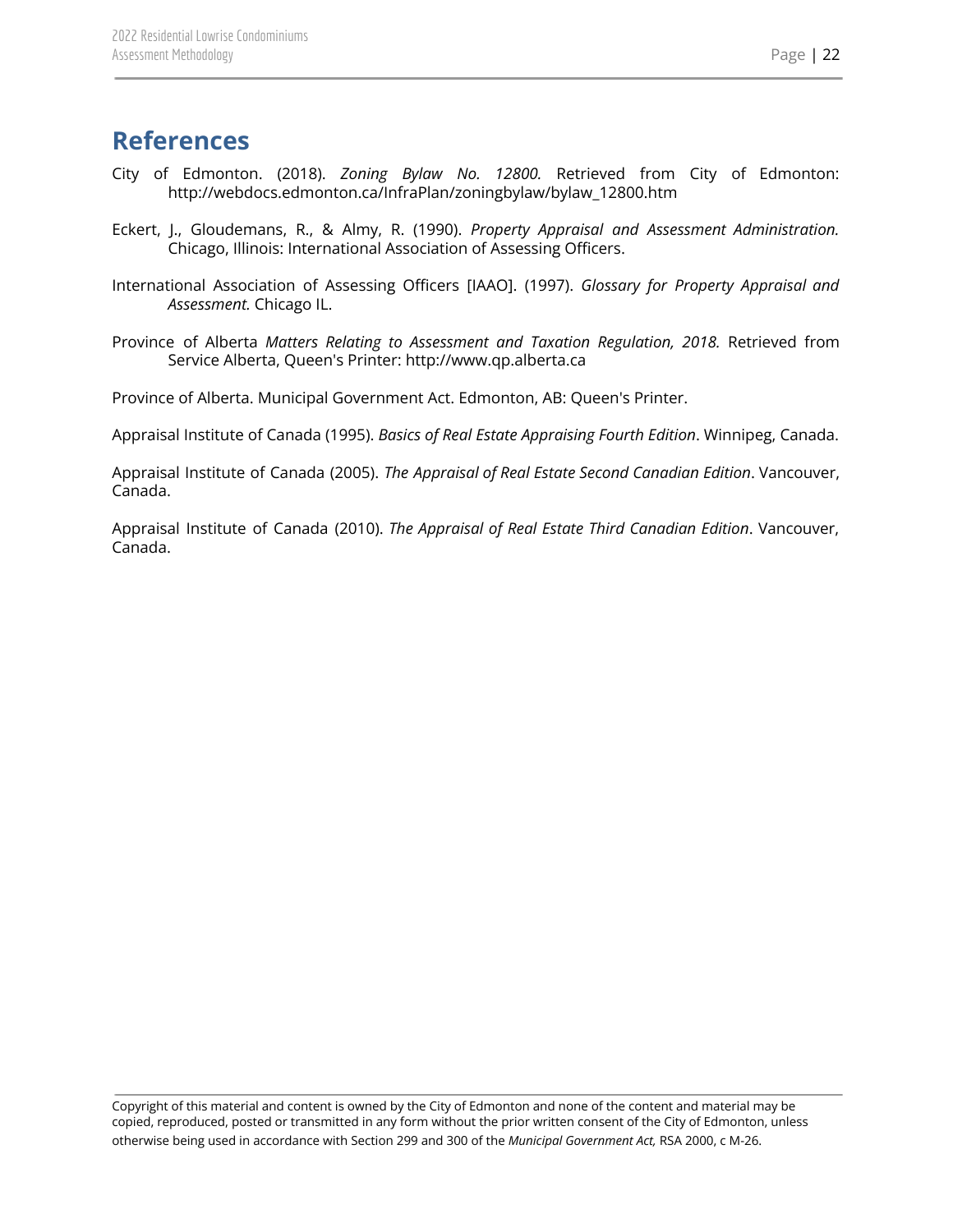# <span id="page-23-0"></span>**Appendix**

### <span id="page-23-1"></span>Zone Chart: Residential Condominiums

| RF <sub>5</sub> | <b>Row Housing Zone (s. 160)</b> is to provide for relatively low to medium density<br>housing, generally referred to as Row Housing.                                                                |
|-----------------|------------------------------------------------------------------------------------------------------------------------------------------------------------------------------------------------------|
| RF <sub>6</sub> | <b>Medium Density Multiple Family Zone (s. 170)</b> is to provide for medium density<br>housing, where some units may not be at Grade.                                                               |
| RA7             | Low Rise Apartment Zone (s. 210) provides for lowrise apartment buildings.                                                                                                                           |
| RA <sub>8</sub> | <b>Medium Rise Apartment Zone (s. 220)</b> provides for medium-rise apartment<br>buildings.                                                                                                          |
| RA <sub>9</sub> | High Rise Apartment Zone (s. 230) provides for highrise apartment buildings.                                                                                                                         |
| <b>RMD</b>      | Residential Mixed Dwelling Zone (s. 155) is to provide for a range of dwelling<br>types and densities including single detached, semi-detached, and row housing.                                     |
| <b>UCRH</b>     | <b>Urban Character Row Housing Zone (s. 165)</b> is to provide for medium density<br>Row Housing in a manner that is characteristic of urban settings and can include<br>more intensive development. |

\*For zonings not listed above, please see zoning bylaw 12800.

### <span id="page-23-2"></span>Measure Conversion Chart

| <b>Imperial to Metric - Length</b>               | <b>Imperial to Metric - Area</b>                                       |
|--------------------------------------------------|------------------------------------------------------------------------|
| <b>1</b> inch (in) = $2.54$ centimetres (cm)     | <b>1</b> square foot (sqft) = $0.09290$ square metre (m <sup>2</sup> ) |
| <b>1</b> foot (ft) = $0.3048$ metres (m)         | <b>1</b> acre (ac) = <b>4,046.86</b> square metre (m <sup>2</sup> )    |
| <b>Imperial Conversions</b>                      | <b>1</b> acre (ac) = $0.40469$ hectares (ha)                           |
| <b>1</b> acre (ac) = $43,560$ square feet (sqft) | <b>Metric Conversions</b>                                              |
| <b>1</b> square mile = $640$ acres (ac)          | 1 square kilometer (sq km) = 100 hectares (ha)                         |
| <b>1</b> section = $640$ acres (ac)              | <b>1</b> hectare (ha) = <b>10,000</b> square metres (m <sup>2</sup> )  |